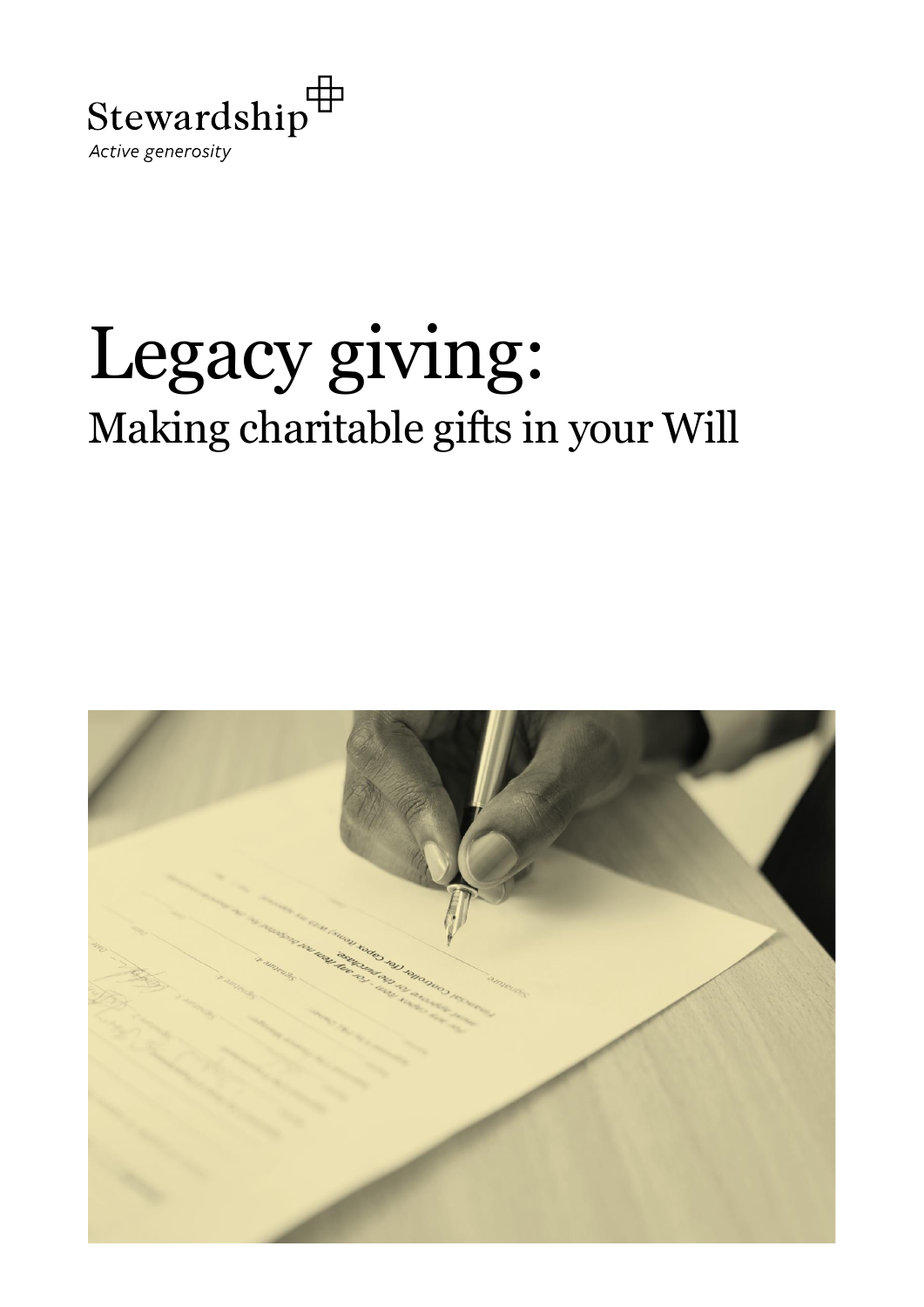This Briefing Paper and others like it are provided free of charge and help a great many churches and charities. Their development involves many hours of dedicated professional expertise both from within and outside of Stewardship. They are provided at our own cost as part of our mission to equip you.

If you find the material in this Briefing Paper to be of value, we would invite you to respond in the following ways:

- Subscribe to receive our email bulletins at our website, **stewardship.org.uk**; and
- Tell others in your church or charity about our resources.

If this resource has been of particular help and significance to your church or charity, you may consider making a financial gift to Stewardship in appreciation. Please feel under no obligation, but should you wish to do so, you can make a one-off donation at **[stewardship.org.uk/partners/20021569](http://www.stewardship.org.uk/partners/20021569)**.

**Stewardship** 1 Lamb's Passage, London EC1Y 8AB

020 8502 5600 enquiries@stewardship.org.uk stewardship.org.uk

#### **Copyright**

This publication is the copyright of Stewardship. We want our resources to have the maximum impact, therefore you are welcome to reproduce or otherwise distribute this material in whole or part. We simply ask two things: (1) there must be no use for commercial gain, and (2) Stewardship is clearly acknowledged with the following wording "Reproduced with permission from Stewardship. www.stewardship.org.uk". If extracts are to be used in another context, permission should be sought in advance by emailing enquiries@stewardship.org.uk or telephoning 020 8502 5600. Thank you.

Scripture quotations taken from The Holy Bible, New International Version® NIV® Copyright © 1973 1978 1984 2011 by Biblica, Inc. TM Used by permission. All rights reserved worldwide.

#### **Disclaimer**

Whilst every care has been taken in the preparation of this material, Stewardship cannot be responsible for action taken or refrained from in reliance thereon. It is recommended that appropriate professional advice be sought in each relevant individual circumstance.

Stewardship is the operating name of Stewardship Services (UKET) Limited, a registered charity no. 234714, registered in England & Wales, and a company limited by guarantee no. 90305, registered in England & Wales. © Stewardship 2022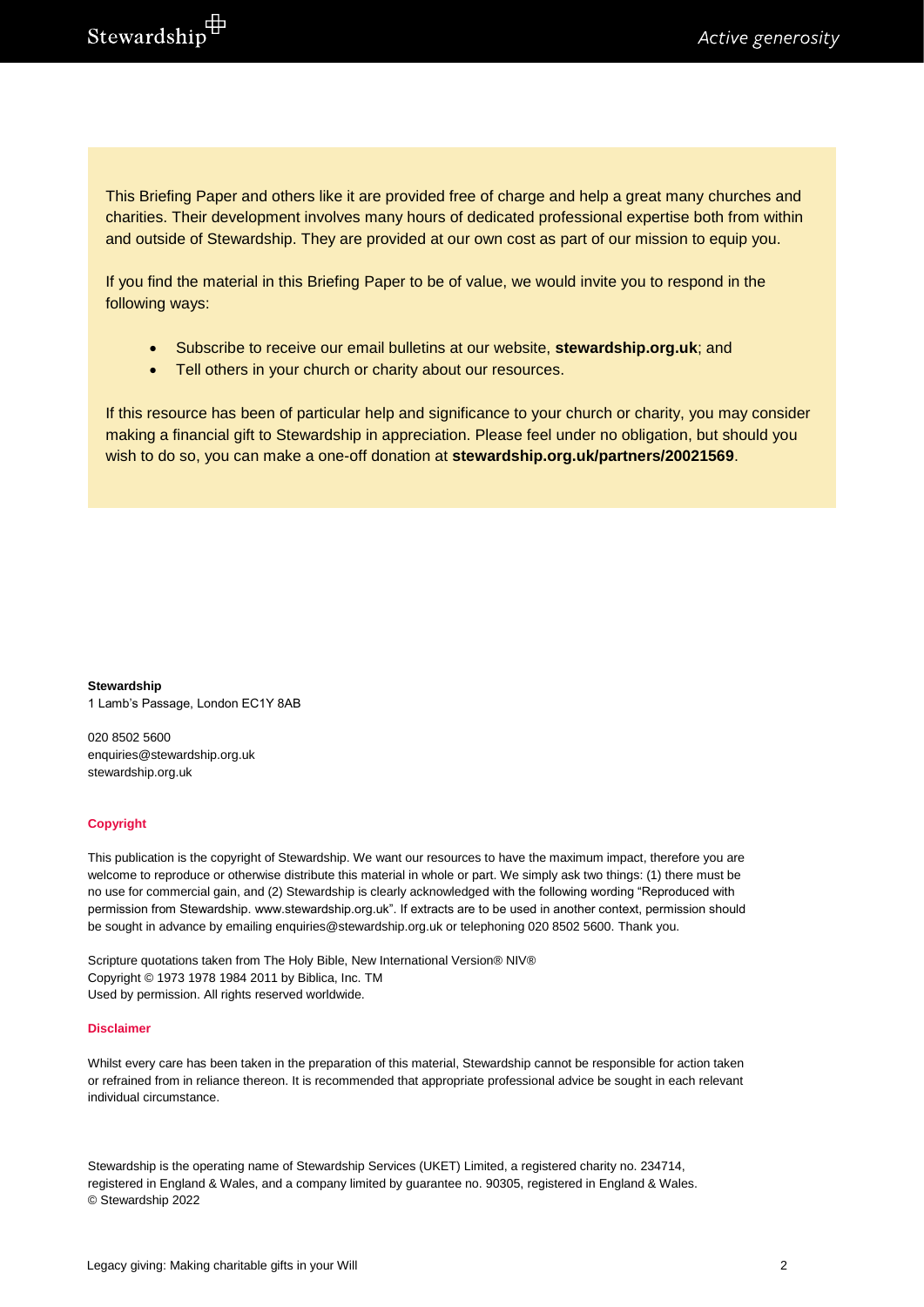# Contents

| <b>About Stewardship</b>                                    |                                                                         |                |  |  |
|-------------------------------------------------------------|-------------------------------------------------------------------------|----------------|--|--|
| 1. Introduction                                             |                                                                         |                |  |  |
| 2. Biblical, ethical and practical considerations           |                                                                         |                |  |  |
| 2.1                                                         | Will power                                                              | 6              |  |  |
| 2.2                                                         | Will it do?                                                             | 6              |  |  |
| 2.3                                                         | Will I be in time?                                                      | $\overline{7}$ |  |  |
| 2.4                                                         | Will that be all?                                                       | $\overline{7}$ |  |  |
| 2.5                                                         | Will it make a difference?                                              | $\overline{7}$ |  |  |
|                                                             | 3. Making and changing your Will                                        | 8              |  |  |
| 3.1                                                         | Will writing                                                            | 8              |  |  |
| 3.2                                                         | Making subsequent changes                                               | 8              |  |  |
|                                                             | 4. Legal considerations                                                 | 9              |  |  |
| 4.1                                                         | Beware of pitfalls!                                                     | 9              |  |  |
| 4.2                                                         | Witnessing the Will                                                     | 9              |  |  |
| 4.3                                                         | Made voluntarily                                                        | 9              |  |  |
| 4.4                                                         | Made by a person of sound mind                                          | 10             |  |  |
| 4.5                                                         | Certainty (in interpretation)                                           | 10             |  |  |
| 4.6                                                         | Making changes to your Will                                             | 10             |  |  |
| 4.7                                                         | Making a new Will                                                       | 10             |  |  |
| 5. Inheritance Tax considerations                           |                                                                         |                |  |  |
| 5.1                                                         | Inheritance Tax - how it is calculated                                  | 11             |  |  |
| 5.2                                                         | Exemption for charitable gifts                                          | 12             |  |  |
| 5.3                                                         | Reduced 36% rate of Inheritance Tax if you tithe your estate to charity | 13             |  |  |
| 5.4                                                         | Tax planning - using a Deed of Variation                                | 17             |  |  |
|                                                             | 6. Leaving your legacy to Stewardship                                   | 19             |  |  |
| 6.1                                                         | Why leave a legacy to Stewardship?                                      | 19             |  |  |
| 6.2                                                         | How to leave a legacy to Stewardship                                    | 19             |  |  |
| 6.3                                                         | Making a gift into a Stewardship account using a Deed of Variation      | 20             |  |  |
| 7. Further resources                                        |                                                                         |                |  |  |
| 8. Postscript for ministry leaders: Promoting legacy giving |                                                                         |                |  |  |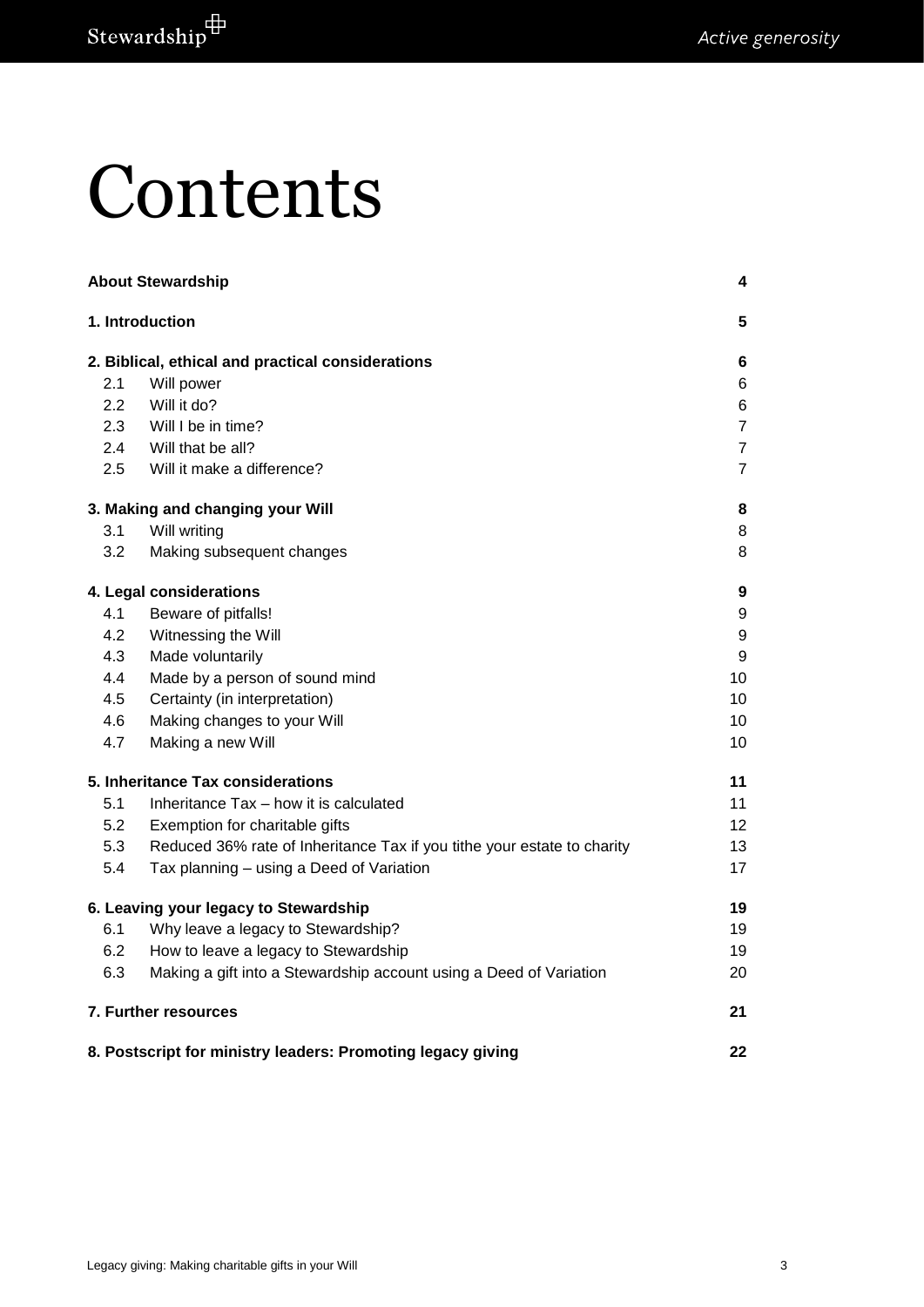

<span id="page-3-0"></span>Stewardship is here to help the Christian community in the UK to give and receive.

We help over 40,000 people to give generously and sacrificially to support the causes they love, and connect them in to a growing community of 4,000 churches, 6,000 charities and 2,800 individual partners creating positive change, and being responsible stewards, in Jesus' name.

For more than a century we have actively served those pioneering Christian mission. Together, we are driven by our desire that the wider world will encounter Jesus through the generosity of his people and the transformational work of the causes they support.

We call this **Active Generosity**.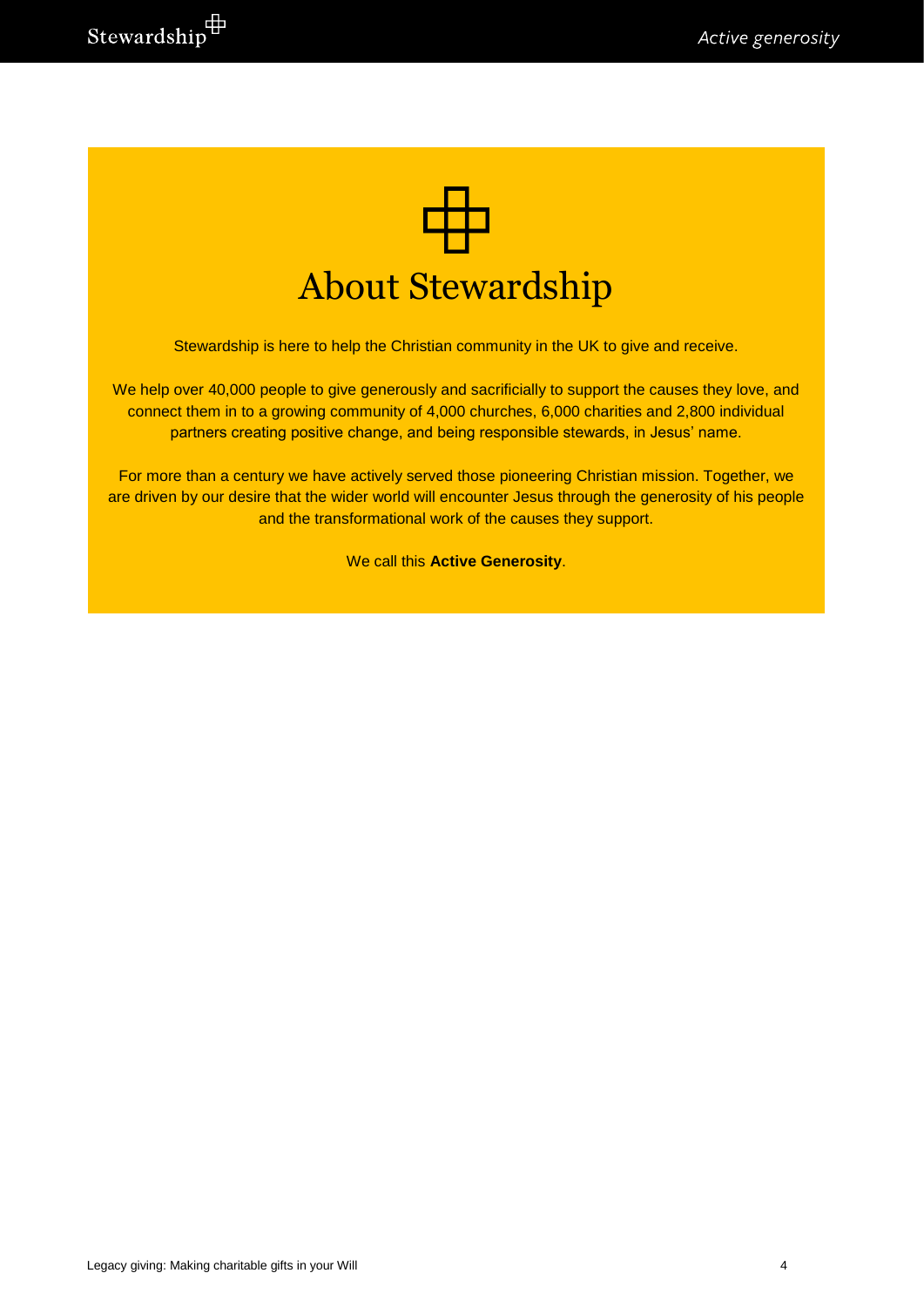## <span id="page-4-0"></span>Introduction

Leaving a charitable gift under your Will offers an opportunity to make a substantial donation to a cause you care about. A legacy might be an expression of thanks to God for an organisation which has played a significant role in your life or in the lives of your family. This may be the church where you or your children were nurtured; it may be the evangelistic organisation that first introduced you to Jesus; it may be an organisation overseas that you have supported during your life and want to continue to benefit after your death.

With the economic pressures of today, exceptional lifetime giving is out of reach for many. However, you may hold wealth in less realisable assets, such as a business or your own home. A legacy from these assets may represent your best opportunity to make a more substantial gift.

Legacies are also an important source of income for the charity sector. In 2020, around 14% of Wills admitted to probate in England & Wales included one or more charitable gifts and total charitable legacy income was estimated at more than £3.36bn.<sup>1</sup>

This paper is split into five parts:

- 1. The first explores Biblical and ethical considerations in estate planning.
- 2. The second presents recommendations when making and changing your Will.
- 3. The third looks at practical and legal matters you need to consider in drawing up a Will.
- 4. The fourth section considers the tax planning opportunities afforded by making charitable gifts in your Will.
- 5. The final section explains the advantages of leaving a charitable legacy to your Stewardship Giving Account.

<sup>1</sup> <sup>1</sup> <https://smeeandford.com/whitepaper/post?pitem=smee-ford-legacy-trends-report-2021> (accessed 29 November 2021)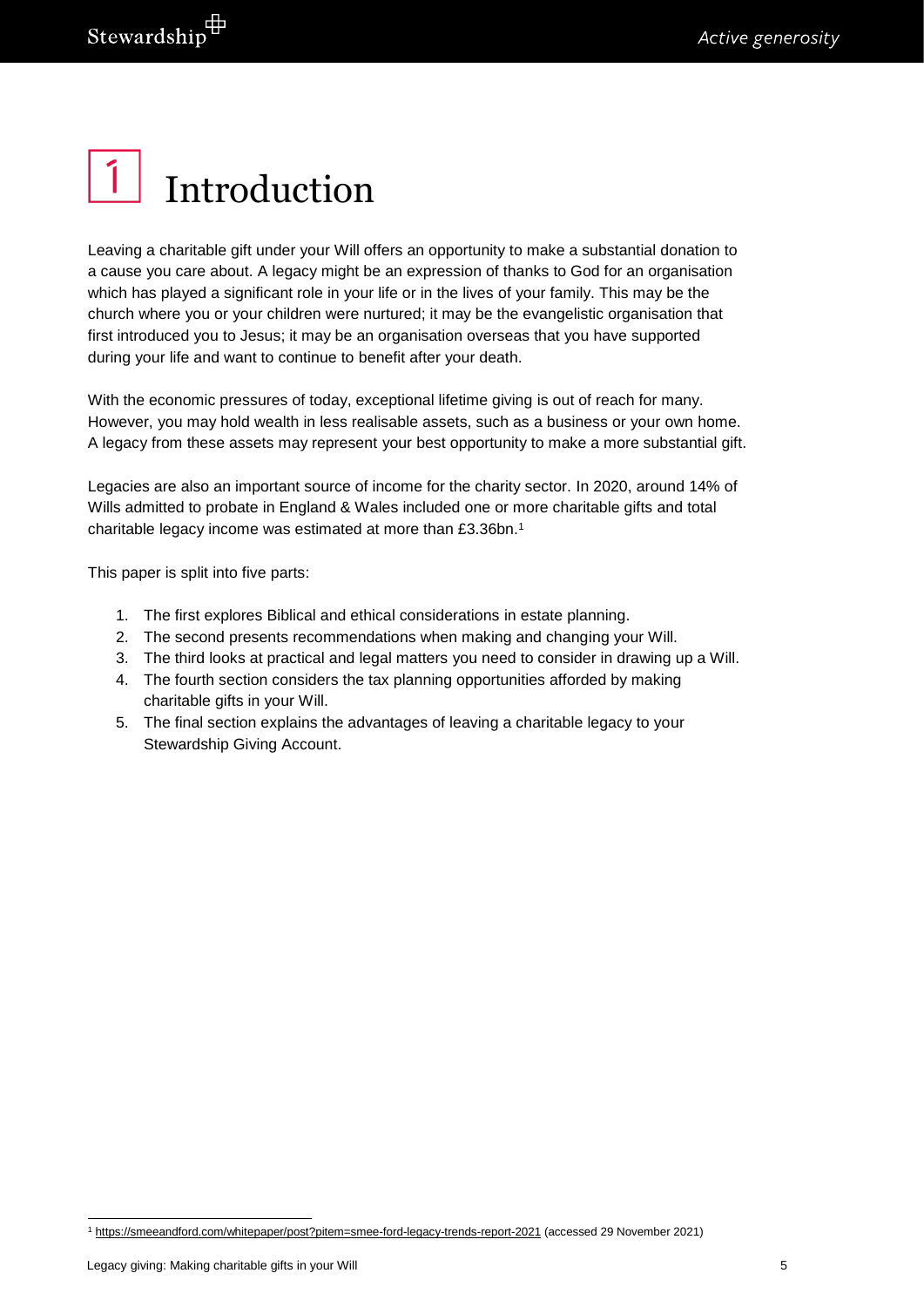## <span id="page-5-0"></span> $2|$ Biblical, ethical and practical considerations

### <span id="page-5-1"></span>2.1 Will power

For many, the starting and indeed the ending point when writing a Will is to provide for their surviving family. For Christians, this provision for family is both important and Biblical. 1 Timothy 5:8 states that:

#### "If anyone does not provide for his relatives, he has denied the faith and is worse than an unbeliever."

As Jesus was dying on the cross, he commended his mother Mary to the care of his disciple John (John 19:26-27). So family is important, but is that where the Christian's responsibility stops? Perhaps more than most, Christians are aware of their mortality and the very act of making a Will should be considered as an act of spiritual significance in the light of that mortality. Jesus' teaching about storing up treasures on earth really hits home at the point of death (Matt 6:19-21). However, in making a Will, what earthly treasures we do have can continue to bless others, perhaps even for generations to come.

We are called to exercise Godly stewardship over all our resources, and that includes our estate. Indeed, it is likely that the distribution of our estate will be the largest single financial decision we ever make and it is therefore important that God is honoured in the decisions that we reach. Without making a Will, you cannot be sure that your estate will be distributed in the way in which you would want.

### <span id="page-5-2"></span> $2.2 \times 10^{11}$  it do?

According to research by Canada Life, only 44% of UK adults have written a Will.<sup>2</sup>

Even if you have written a Will, it is essential to keep it under review as your circumstances and priorities change. What may be relevant today can have an unseen consequence later. For example, if you were to leave all of your estate to a single named individual or charity and at some point between the date of the Will and the date of death, that individual died or the charity ceased to exist, the Will may be ineffective (as the only bequest has failed) and your estate would instead pass under the intestacy rules. Wills can be quite inflexible. It is not possible to say "that is not what I meant" from beyond the grave!

Solicitors usually recommend that you review your Will at least every five years and also on the occasion of any major life event, such as marriage, divorce, death of an Executor or family member or the birth of a child or grandchild. Unless a Will is made in contemplation of marriage, and states this within the Will, it will become invalid following marriage.

<sup>1</sup> <sup>2</sup> <https://www.canadalife.co.uk/our-company/news/will-writing-surge-driven-by-pandemic/> (accessed 29 November 2021)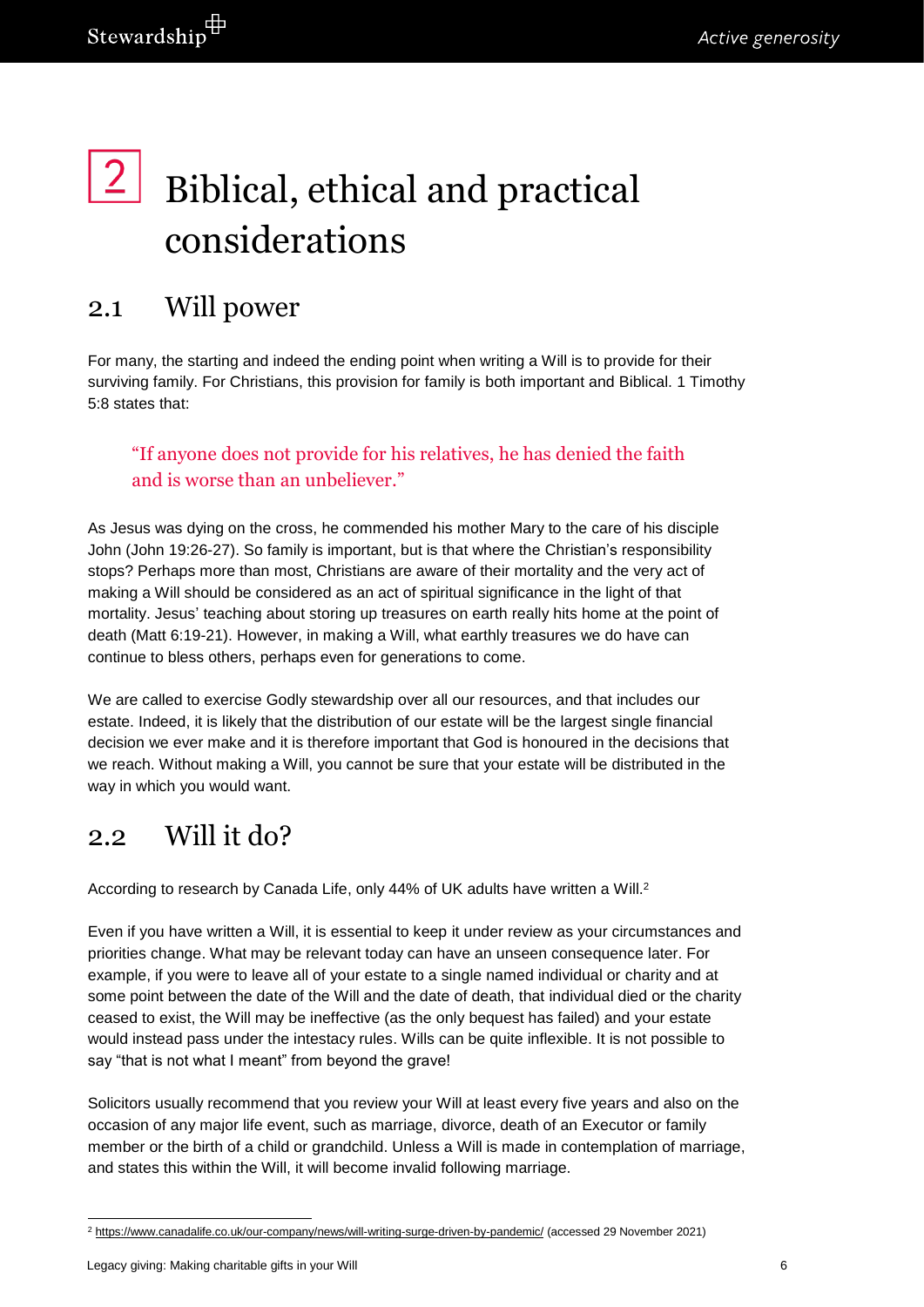When children are young, it is understandable that the focus of your Will is likely to centre on providing for their future education and well being (including the appointment of a guardian in the event that there is a family tragedy). However, as children grow up and (hopefully) become financially independent, you may consider legacies for other family members and charities, as well as children.

## <span id="page-6-0"></span>2.3 Will I be in time?

Recognising that the unexpected does happen (whether through illness or accident), it is never too early for an adult to make a Will. If a person permanently loses their mental capacity, it will be too late to make a valid Will without involving the courts.

### <span id="page-6-1"></span>2.4 Will that be all?

Don't forget that not all types of assets pass under your Will. For example, if you co-own a property as a 'joint tenant', that property will pass to the surviving co-owner(s) regardless of what your Will says. If you do wish for your share of joint property to pass under your Will, you should ask your solicitor to arrange for the property to be held as 'tenants in common'. This is usually a straightforward process. If you're part of a pension or life assurance scheme, do check with the scheme provider whether you can make a 'nomination' as to who should receive the benefits in the event of your death.

In addition to making a Will, it is wise to consider making a 'Lasting Power of Attorney' ('LPA'). An LPA permits the attorneys you have appointed to make decisions on your behalf in the event that you no longer have mental capacity to make a decision for yourself. You can make an LPA in respect of your health and welfare and/or your property and financial affairs. For more information about the different types of LPA and how to make them, see **[www.gov.uk/power](http://www.gov.uk/power-of-attorney)[of-attorney](http://www.gov.uk/power-of-attorney)** and **[www.gov.uk/power-of-attorney/register](http://www.gov.uk/power-of-attorney/register)**. An LPA ceases to be valid on death, so your Will will be implemented by your Executors and not by your LPA attorneys.

## <span id="page-6-2"></span>2.5 Will it make a difference?

Jesus told the parable of the rich man who built bigger and bigger barns to store his wealth, seemingly oblivious to the fact that one day his own life would be called in and the provisions would be worthless. This parable can be understood on different levels, but one must be that it is our responsibility to live our lives as good stewards of that which is entrusted to us. Had the man either distributed his wealth during his lifetime or made a legacy gift, all would not have been lost.

In the letters to the Corinthians Paul urges us to plan our giving; to put aside early that which we plan to give so that there might be no last minute begrudges or ill prepared response to the call of God. Planned giving does not only apply to our regular income, but extends to the whole of our wealth for the whole of our life.

A legacy speaks not about how we have died, but much more about how we have lived. What were our priorities? What were the things that mattered to us? The range of available opportunities is huge and your choices say much about your life.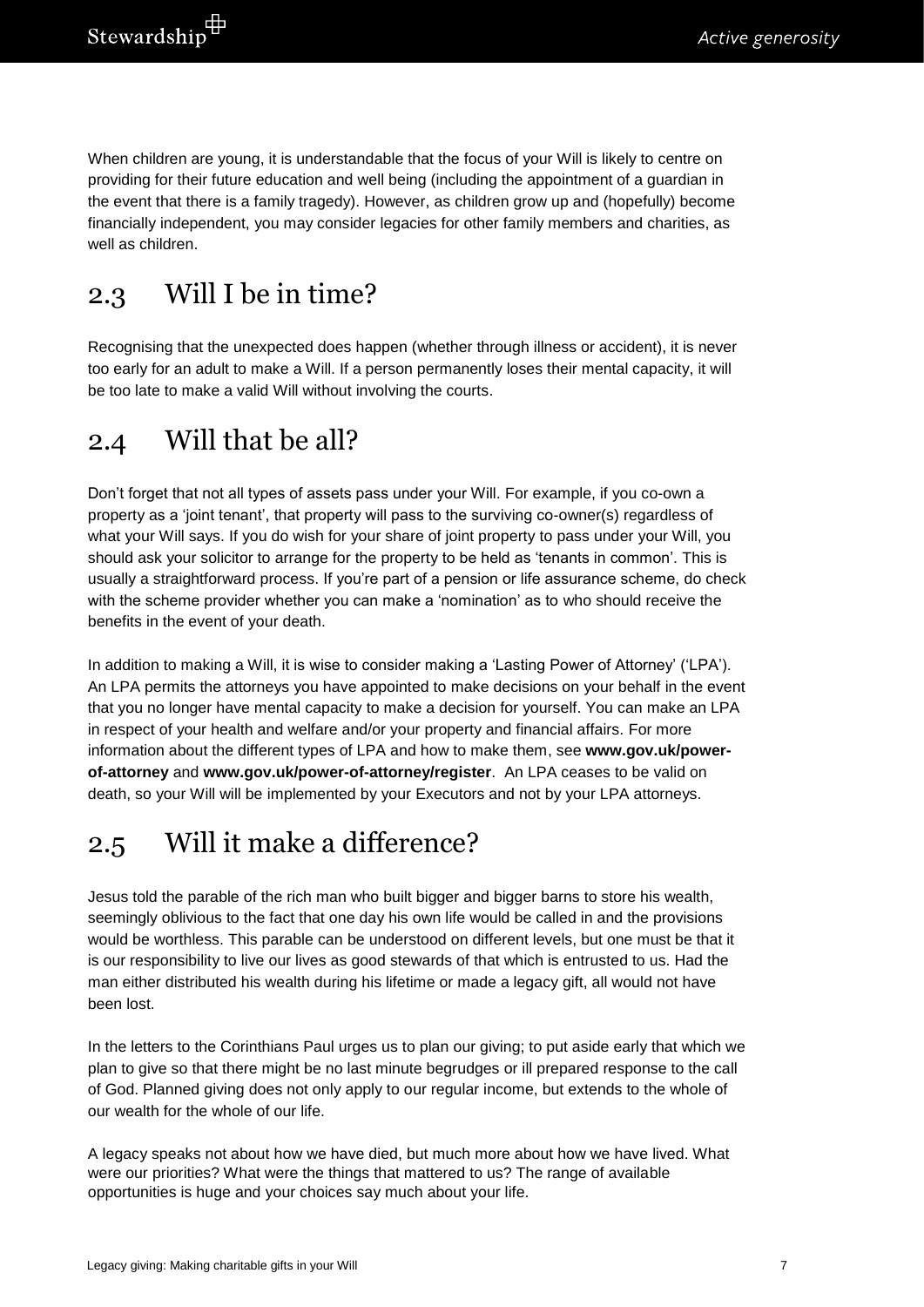## <span id="page-7-0"></span>Making and changing your Will

## <span id="page-7-1"></span>3.1 Will writing

For most people, the completion of a Will is not difficult, but will require a little thought and guidance. There are legal formalities that must be followed in preparing and executing (signing) a Will, if problems and potentially expensive challenges are to be avoided. So even though ready-made Wills can be purchased cheaply, we would strongly recommend that you use a suitably experienced solicitor or qualified Will writer.

To save time and money, before visiting a solicitor you should have:

- An understanding of what your assets are and also what your liabilities might be (e.g. mortgage, credit cards, bank loans etc.) Remember to include your home, if you own it, as well as your small possessions. For example, there may be objects that only have sentimental value that you would like a specific member of your family to inherit. Equally, you may want to give individual valuables to specific people.
- Decided on who your Executors will be. These are people that will carry out the instructions that are contained in your Will. Often a close friend or relative from a younger generation is selected to carry out this role, perhaps in association with a more experienced professional.
- Decided on how you want your estate to be distributed. A typical Will sets out specific legacies to named people and charities first, and then leaves what remains (the 'residue') in one of more shares to other named people or charities. The specific legacies will usually be fixed in amount but the amount of the residue will only be ascertained once all the remaining assets in the estate have been realised and the funeral etc. costs and debts due from your estate have been deducted.

Armed with the above information, for most people, the construction of a Will is quite straightforward and not too costly. Your solicitor is likely to have a standard template to work from. Once written, the original should be stored securely (possibly with the solicitor that drafted it) with a copy retained for your own records. Remember to tell your Executor where it is!

## <span id="page-7-2"></span>3.2 Making subsequent changes

As noted above, you should keep your Will under regular review. Should you wish to make any subsequent changes, there are specific laws governing how this is done. Therefore, you should, once again, use the services of a solicitor or Will writer.

If your Will leaves a legacy to Stewardship, you can amend your wishes as to the use of your legacy simply by letting us know and without the trouble and expense of amending your Will. See Section 6 below for more information.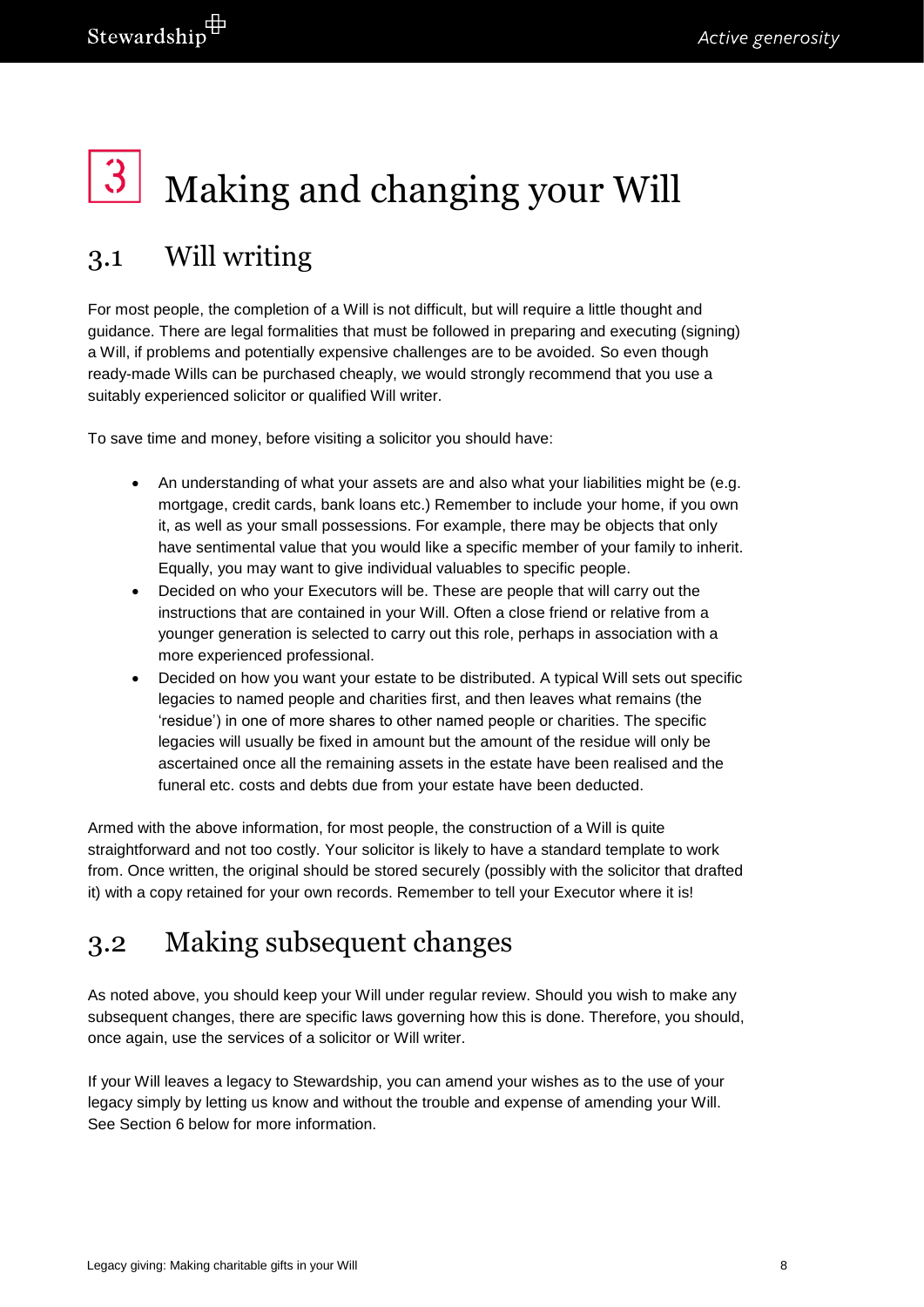<span id="page-8-0"></span>

## <span id="page-8-1"></span>4.1 Beware of pitfalls!

Challenges to Wills and estates are on the increase and there are plenty of pitfalls to avoid to make sure that your Will can be administered smoothly and efficiently.

There are a number of reasons why a Will can be declared invalid and many disputes arise for just this reason. For a Will to be legally valid, it must be:

- Made by a person aged 18 or over;
- Made voluntarily;
- Made by a person of sound mind;
- In writing;
- Signed by the person making the Will in the presence of two independent witnesses; and
- Signed by the two witnesses, in the presence of the person making the Will.

Unpacking some of these a little:

### <span id="page-8-2"></span>4.2 Witnessing the Will

This is perhaps the most important point from a practical point of view because it is so easy to get this wrong, especially with a home spun Will. Not only do you need to sign and witness your Will formally to make it legal. You must:

- Sign it in the presence of two witnesses both need to be present with you at the same time<sup>3</sup>
- Get your two witnesses to sign your Will in your presence, after you've signed it
- Make sure your witnesses are aged 18 or over.

The witnesses will normally 'attest' in the text of the witness section of the Will itself that they have witnessed the Will in your presence and in the presence of each other.

You cannot leave your witnesses (or their married or civil partners) anything in your Will. Your spouse or civil partner cannot witness your Will.

## <span id="page-8-3"></span>4.3 Made voluntarily

The person making the Will (the 'testator') must make their decisions voluntarily. They should not, for example, be put under undue influence by anyone. Persuasion is legitimate, but overbearing pressure is not. If there is undue influence, the Courts can set aside a Will. This

1

<sup>&</sup>lt;sup>3</sup> During the Covid-19 pandemic, temporary changes were made to the Wills Act 1837 to permit video witnessing of wills. As at 27 January 2022, these provisions were due to expire on 31 January 2024. Detailed guidance is available in a Law Society Practice Note a[t https://www.lawsociety.org.uk/en/topics/private-client/video-witnessing-wills](https://www.lawsociety.org.uk/en/topics/private-client/video-witnessing-wills) (accessed 27 January 2022).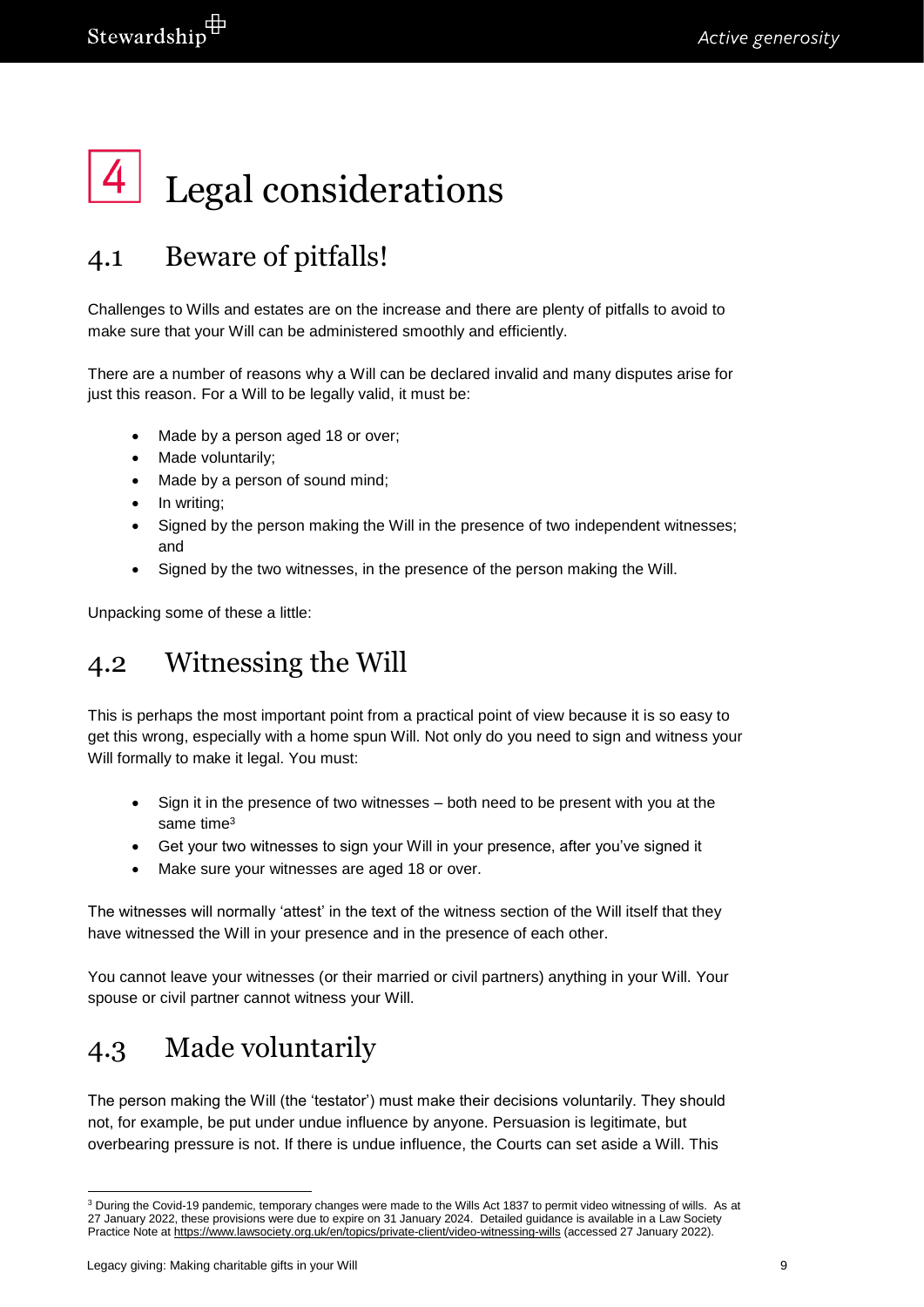issue is particularly relevant where the testator is elderly and vulnerable, especially if they are revising or rewriting a previous Will.

## <span id="page-9-0"></span>4.4 Made by a person of sound mind

Again, this issue is particularly relevant with elderly testators, especially where they are revising or rewriting a previous Will. If there is any question over soundness of mind, or any other likelihood of the Will being subsequently disputed, it may pay to adopt what the courts have termed the "golden but tactless" rule: for the testator to obtain a medical report of their mental capacity at the time of writing their Will.

## <span id="page-9-1"></span>4.5 Certainty (in interpretation)

If you write your own Will, you will undoubtedly know what you intend. However, it is all too easy for 'home spun' wording to be found to be ambiguous, or not to have anticipated future events that make interpretation difficult, ambiguous or invalid. To take a simple example, if you were to write "I give all to my children ..." and after having signed your Will, you have more children, does your bequest relate solely to the children living at the date the Will was signed, or does it include all of your children?

Lawyers are trained in drafting legal documents that can stand the test of time and that will avoid potential ambiguities. And, by having your Will professionally drafted, you can always discuss anticipated changes in circumstances with your solicitor.

## <span id="page-9-2"></span>4.6 Making changes to your Will

You cannot simply amend your Will after it's been signed and witnessed. The only way you can change a Will is by making an official alteration called a codicil. The codicil must be signed and witnessed in the same manner as the Will itself.

There's no limit on how many codicils you can add to a Will. You could use a codicil, for example, to add a legacy for a new grandchild.

As mentioned above, solicitors usually recommend that you review your Will at least every five years and also on the occasion of any major life event, such as marriage, divorce, death of a family member or Executor or the birth of a child or grandchild. Unless a Will is made in contemplation of marriage, and states this within the Will, it will become invalid following marriage.

### <span id="page-9-3"></span>4.7 Making a new Will

For major changes you should make a new Will.

Your new Will should explain that it revokes (officially cancels) all previous Wills and codicils. You should securely destroy your old Will by burning it or shredding it.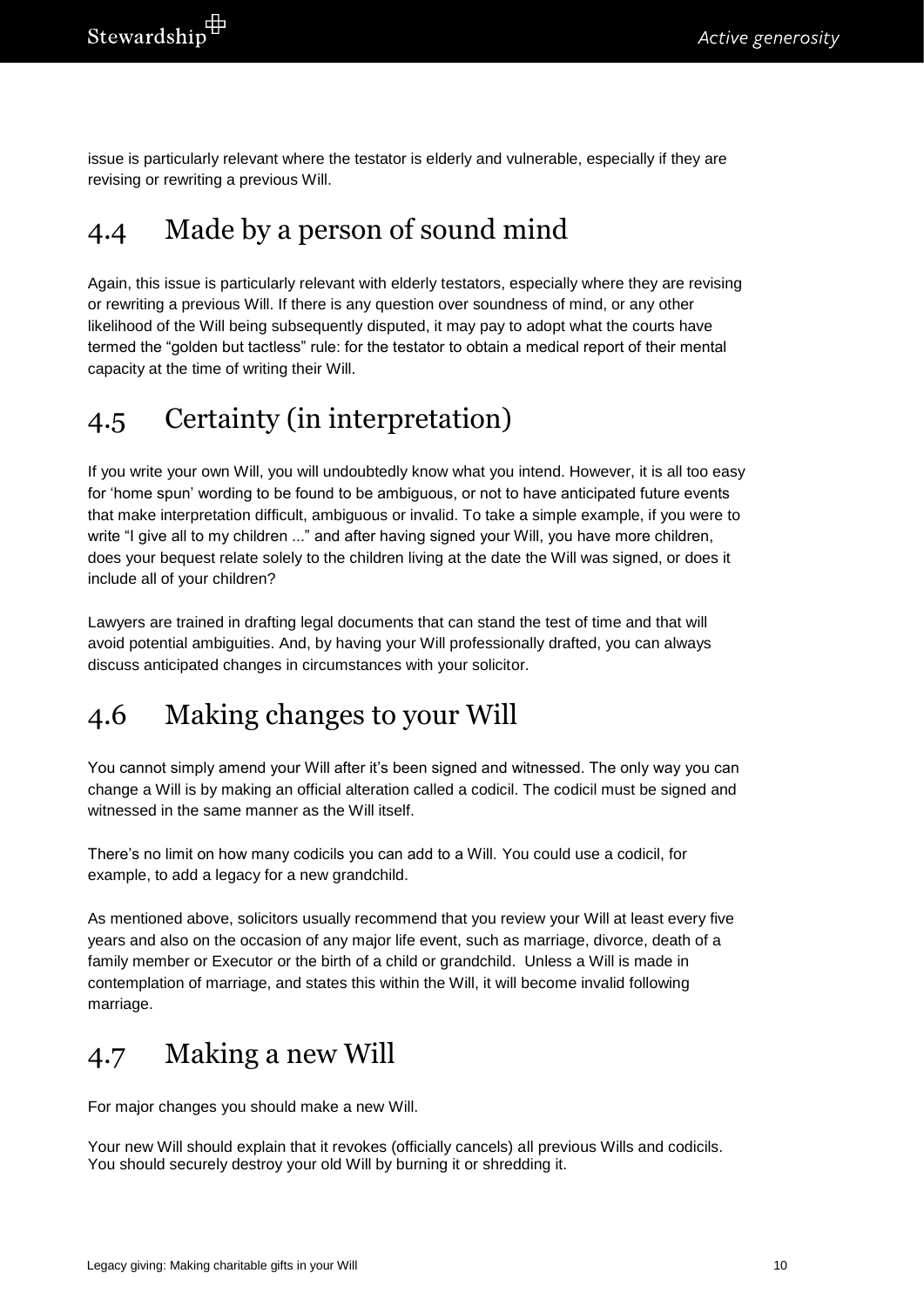## <span id="page-10-0"></span>Inheritance Tax considerations

## <span id="page-10-1"></span>5.1 Inheritance Tax – how it is calculated

Set out below are some of the main tax provisions which relate to charitable legacies and Inheritance Tax. This is not intended to be a comprehensive technical briefing, but rather to provide a framework of understanding to assist you in considering a charitable legacy. We recommend that you seek professional advice for your own circumstances.

For Inheritance Tax purposes, your estate includes:

- All your assets (property, bank accounts, home contents, personal belongings, etc), whether or not they pass under your Will;
- Assets held in certain types of trust for your benefit;
- An amount for gifts made by you in the seven years prior to your death (on this, see 'Lifetime gifts', below); and
- Certain property that you have 'given away' but retained a right to benefit from ('gifts with reservation of benefit').

#### **Nil rate band and transferable nil rate band**

Only estates with a value above the 'Inheritance Tax threshold' (also known as the 'nil rate band') will pay Inheritance Tax. For the 2021/2022 tax year until the 2025/2026 tax year, the Inheritance Tax threshold is set at £325,000 per estate. For married couples and those in a registered civil partnership, this threshold can effectively be doubled on the second death to up to £650,000, as any unused threshold from the first partner's death can be transferred to the surviving partner.

#### **Residence nil rate band and transferable residence nil rate band**

An additional Inheritance Tax free amount called the 'residence nil rate band' ('RNRB') may apply where a person leaves their home to their **direct** descendants. For the 2021/2022 tax year until the 2025/2026 tax year, the residence nil rate band is set at a maximum of £175,000 per estate. So, both spouses or civil partners are entitled to their own RNRB and any RNRB unused on the first partner's death can be transferred to the surviving partner.

Where an estate is valued at £2 million or more the available RNRB is tapered down by £1 for every £2 that the estate exceeds £2 million. Therefore, between 2021/22 and 2025/26, there is no RNRB for estates valued at £2.35 million or above.

Where the estate of the first spouse to die is worth more than £2 million, this will also reduce the amount of their RNRB that can be transferred to their surviving spouse or civil partner.

The residence nil rate band rules are complex and will not be considered further in this paper. Please see **[www.gov.uk/guidance/inheritance-tax-residence-nil-rate-band](http://www.gov.uk/guidance/inheritance-tax-residence-nil-rate-band)** for more information.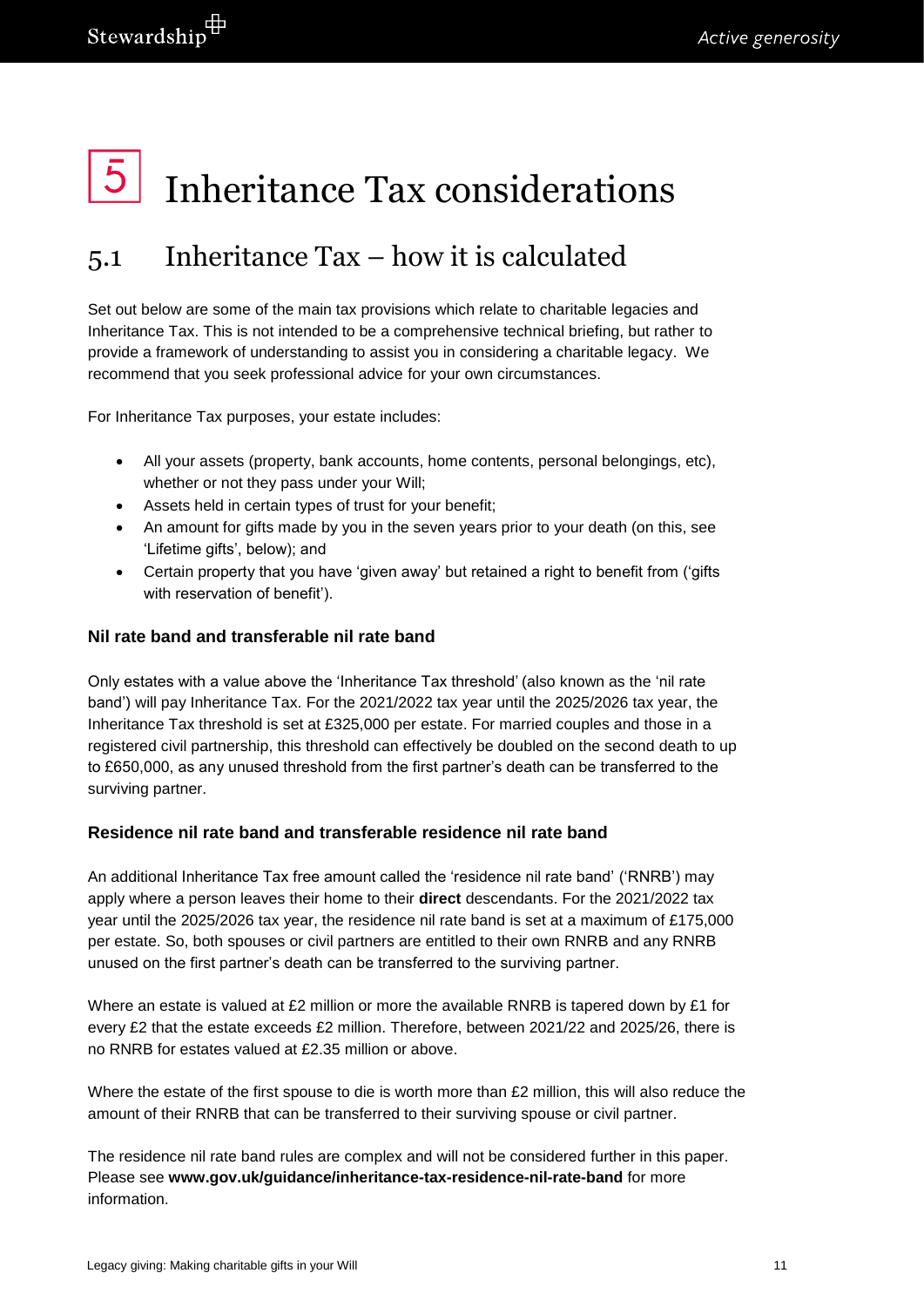#### **Exempt gifts**

There are a number of exemptions from Inheritance Tax. The main exemptions are for gifts to a spouse or civil partner, and gifts to charity which are considered in Section 5.2.

#### **Rate of tax**

Inheritance Tax is payable at a rate of 40% on the amount which exceeds any available nil rate bands and residence nil rate bands. However, this rate can be reduced to 36% if a minimum level of charitable gifts is made in the Will (for which, see below).

#### **Gifts made during one's lifetime**

Gifts made during a donor's lifetime can affect the Inheritance Tax calculation on death. Lifetime gifts may be totally exempt from Inheritance Tax, 'potentially exempt' or chargeable at the time of the lifetime gift. Both potentially exempt and chargeable gifts need to be taken into account when calculating the tax on death.

For Inheritance Tax purposes, gifts made more than seven years prior to the date of death do not affect the value of the estate on death.

Lifetime gifts to charity, gifts that in total are within the Inheritance Tax annual exemption of £3,000 and those that qualify as 'normal expenditure' out of the donor's income are ignored even if they are made within seven years of death. For further details, see **[www.gov.uk/inheritance-tax/gifts](http://www.gov.uk/inheritance-tax/gifts)**.

Unless otherwise exempted other gifts within the seven-year period will be taken into account in the tax calculation on death as they will reduce the amount of available nil rate band or transferable nil rate band. This is relevant when calculating the charitable gift required to qualify for the reduced rate of Inheritance Tax (Section 5.3 below).

### <span id="page-11-0"></span>5.2 Exemption for charitable gifts

If you leave a gift or gifts to a charity<sup>4</sup> in your Will, the value of those gifts is exempt from Inheritance Tax. This is achieved by deducting the value of the gift(s) from the value of your estate.



1

#### **Example 1a**

Your estate for Inheritance Tax purposes comprises your home, worth £600,000, bank and building society savings worth £10,000 plus other assets totalling £15,000. In your Will, you give £325,000 to your nephews and nieces and the remaining £300,000 to charity. Your estate will not pay any Inheritance Tax. This is because the charitable gift is exempt. Therefore, the

<sup>4</sup> In this context, 'charity' means a 'charity' as defined for tax purposes. In practice all UK charities should be capable of qualifying as can some EU charities or those established in Norway, Iceland or Liechtenstein. A testator should check that the charity or charities that they intend to benefit do indeed qualify as 'tax charities' before relying on this exemption.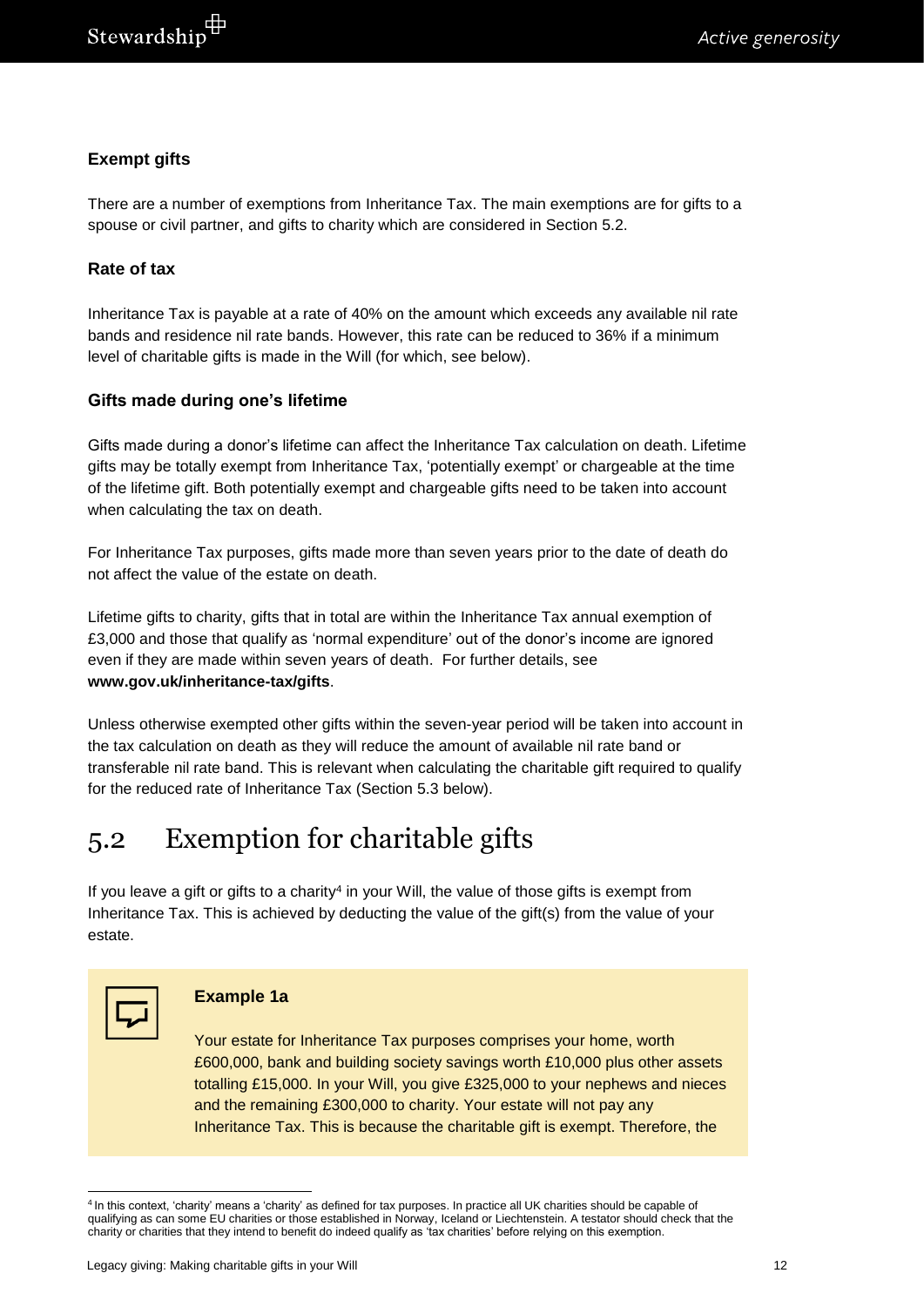chargeable estate is only £325,000 (£600,000 + £10,000 + £15,000 less £300,000) which is within the nil rate band.



#### **Example 1b**

In the above example, rather than give £300,000 to charity, you give £20,000 to charity and the remainder to your nephews and nieces. The chargeable estate is now £625,000 less the £20,000 exempt gift = £605,000. Of this, £325,000 is within the nil rate band and is 'charged' tax at 0%. The remaining £280,000 is liable to tax at 40%, giving rise to an Inheritance Tax liability of £112,000! This will usually be payable from the residue of the estate assets, prior to distribution to the residuary beneficiaries.

## <span id="page-12-0"></span>5.3 Reduced 36% rate of Inheritance Tax if you tithe your estate to charity

If 10% of a person's estate is given to charity, not only will that gift be exempt, but any taxable part of the estate that remains, after the exempt amount is deducted, will be taxed at the lower rate of 36% (a 10% discount to the 'normal' rate of 40%).

But 10% of what figure? Put simply, the test is 10% of the 'Baseline Amount'. The steps below explain how the calculation works.

In the examples below, the calculation may appear to be relatively straightforward. However, it is inadvisable to rely on a clause that simply says that 10% of the Baseline Amount is to go to a charity or charities. If a formulaic approach is to be adopted, we recommend that you, or your solicitor refer to all of: the model clauses, notes, drafting notes and alternative clauses published by the Society of Trust and Estate Practitioners and available at **[www.gov.uk/hmrc](http://www.gov.uk/hmrc-internal-manuals/inheritance-tax-manual/ihtm45008)[internal-manuals/inheritance-tax-manual/ihtm45008](http://www.gov.uk/hmrc-internal-manuals/inheritance-tax-manual/ihtm45008)**. More comprehensive guidance on how the extended charities relief works and HMRC's Inheritance Tax reduced rate calculator can be found at **[www.gov.uk/inheritance-tax-reduced-rate-calculator](http://www.gov.uk/inheritance-tax-reduced-rate-calculator)**.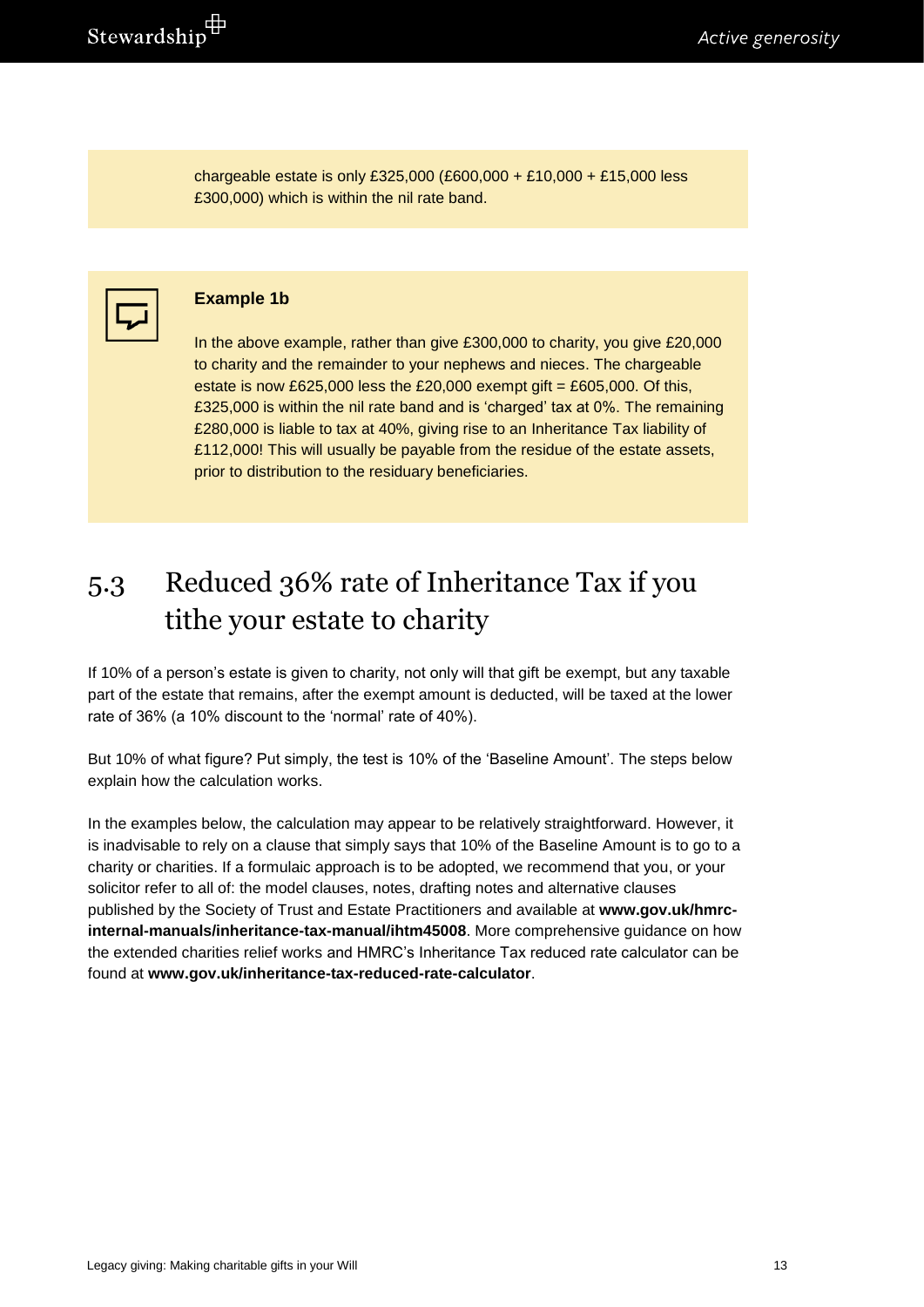In its simplest form, the relief works as follows:

**Step 1:** Add up the estate assets then deduct any debts, liabilities, reliefs and exemptions (including the charities' exemption) that apply.

**Step 2:** Deduct the available nil rate band and, if applicable, any available transferable nil rate band from a deceased spouse or civil partner. If the deceased made lifetime gifts, then the standard value of these nil rate bands may be reduced. Do not deduct any residence nil rate band or transferable residence nil rate band.

This is the 'chargeable estate'. If this figure is nil or negative, stop here: there is no Inheritance Tax to pay!

**Step 3:** Add back in the value of the donation to charity – this result is the 'baseline amount'.

**Step 4:** Divide the baseline amount by 10.

**Step 5:** Work out whether the charitable donation is more than the result in step 4.

This calculation assumes that all assets in your estate are owned solely by you. If you have assets within your estate which are held in trust for you or are held jointly with another person (such as a property owned as 'joint tenants' rather than 'tenants in common'), you will also need to consider the 'settled property component' and 'survivorship component' of your estate and whether you should empower your Executors to merge these components in order to qualify for the reduced rate on your whole estate. This is a complex area and you should take professional advice.



#### **Example 2**

As for example 1a above, your estate for Inheritance Tax purposes comprises your home, worth £600,000, bank and building society savings worth £10,000 plus other assets totalling £15,000. The total estate is therefore £625,000. There are debts, funeral and testamentary expenses in the estate totalling £7,500.



#### **Example 2a**

In your *draft* Will, you give £325,000 to your four nephews and nieces (i.e. £81,250 each), with the remainder of the estate (the 'residue') being divided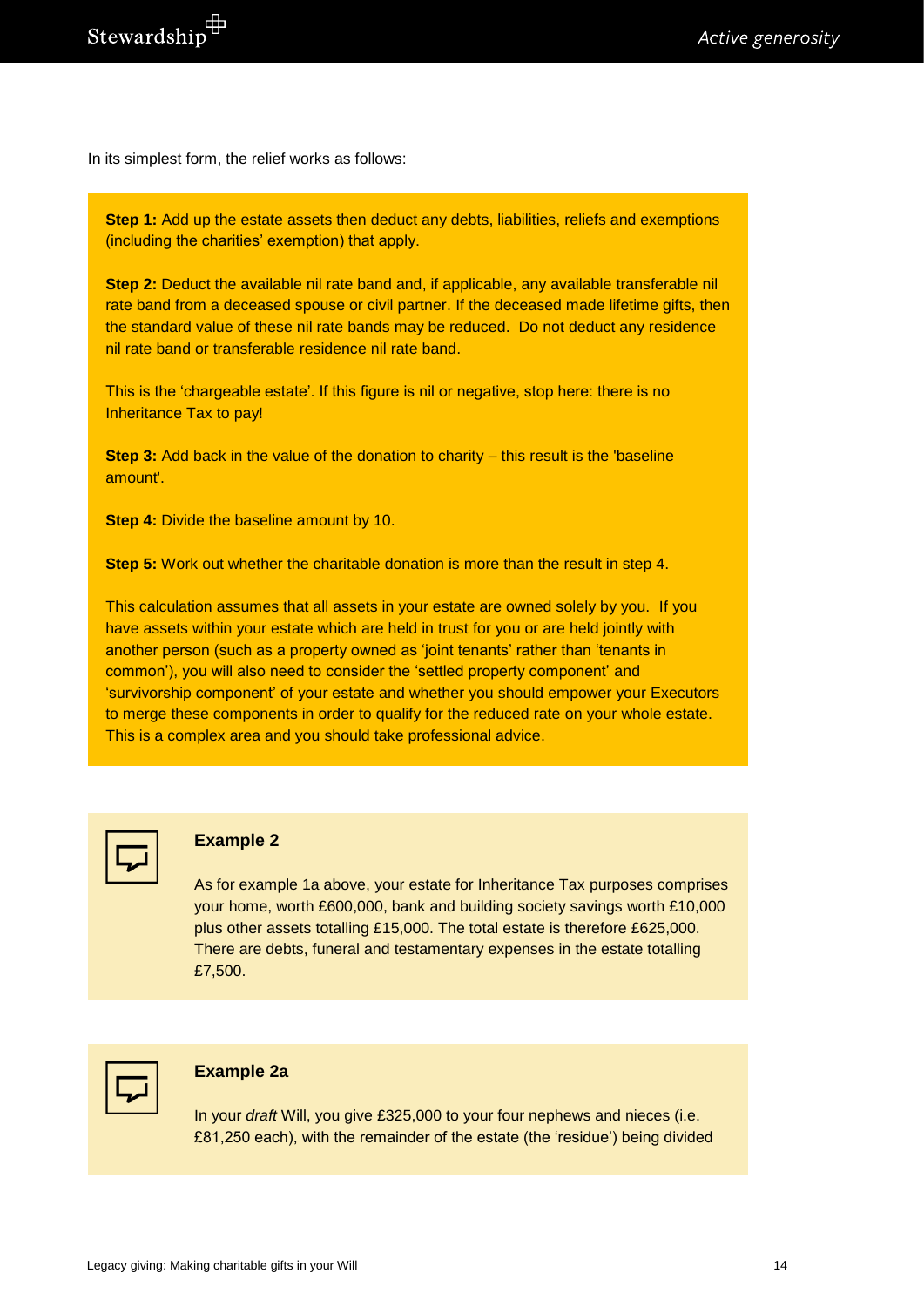equally between 14 other relatives and one charity. The Will directs that all gifts will bear their own tax<sup>5</sup>. What is the Inheritance Tax calculation?

**Steps 1 & 2:** The estate assets come to £625,000. Debts, liabilities, etc. come to £7,500. The charity will receive £19,500 calculated as follows:

|                                                          |                                  |                   | <b>Estate</b> | <b>Step 1 &amp; 2</b><br>calculation |
|----------------------------------------------------------|----------------------------------|-------------------|---------------|--------------------------------------|
|                                                          |                                  | £                 | £             | £                                    |
| Gross estate                                             |                                  |                   | 625,000       | 625,000                              |
| Less:                                                    | Nephews/nieces'<br>legacies      | 325,000           |               |                                      |
|                                                          | Estate debts                     | 7,500             |               | 7,500                                |
|                                                          |                                  | 332,500           | 332,500       |                                      |
| Residue of estate                                        |                                  |                   | 292,500       |                                      |
| Gifts to 14 relatives<br>Gift to charity                 | £292,500 divided by<br>15 (each) | 273,000<br>19,500 | 292,500       | 19,500                               |
| Inheritance Tax nil rate band ('threshold') <sup>6</sup> |                                  |                   |               |                                      |
| Step 1-2 result:                                         |                                  |                   |               |                                      |

Inheritance tax is due on £273,000, subject to any further reliefs.

**Step 3:** Add back the charity donation to the above result:

'Baseline amount' (£273,000 + £19,500) (or, the 'net estate') **£292,500**

**Step 4:** Calculate the required amount to meet the 10% test:

Divide the 'baseline amount' by 10 **£29,250**

**Step 5:** Compare charitable gift (£19,500) with Step 4 result (£29,250)

**Conclusion:** The amount of the charitable gift does not meet the requirement that at least 10% of the net estate is given to charity.

Inheritance tax is therefore payable at 40% on £273,000. That is, tax of **£109,200**.

1

<sup>5</sup> If a Will provides for legacies to be free of tax and a charitable (or other tax exempt) gift forms part of the estate at death, a 'grossing-up' calculation may be necessary which will increase the Inheritance Tax due on the estate overall. The calculations are very complex and professional advice will be needed.

 $6$  As for example 1b, it is assumed that there is no amount to be transferred to you from a former spouse.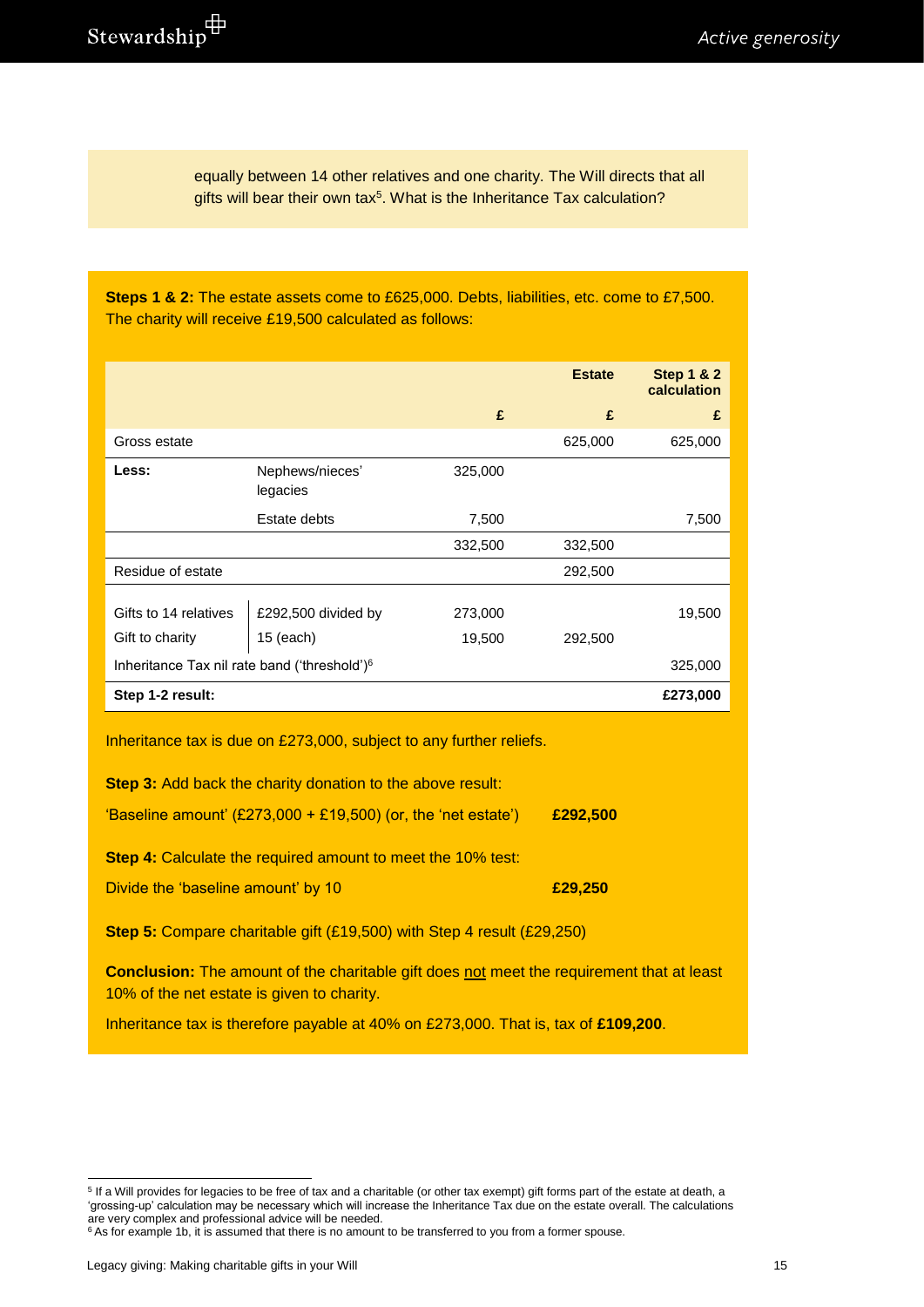${\bf Stewardship}^{\begin{tabular}{c}\raisebox{-2pt}{\footnotesize\textbf{}}\\ \raisebox{-2pt}{\footnotesize\textbf{}}\\ \raisebox{-2pt}{\footnotesize\textbf{}} \end{tabular}}$ 



#### **Example 2b**

Having consulted the family solicitor, Alec Smart, you are advised to consider changing your draft Will so that the gifts from residue are amended to give £29,510 to the charity with the remaining share of residue being shared equally among your 14 relatives. The calculations now proceed as follows:

**Steps 1 & 2:** The estate assets come to £625,000. Debts, liabilities, etc. come to £7,500. The charity will receive £29,510 with the remaining estate calculated as follows:

|                                             |                             |                   | <b>Estate</b> | <b>Step 1 &amp; 2</b><br>calculation |
|---------------------------------------------|-----------------------------|-------------------|---------------|--------------------------------------|
|                                             |                             | £                 | £             | £                                    |
| Gross estate                                |                             |                   | 625,000       | 625,000                              |
| Less:                                       | Nephews/nieces'<br>legacies | 325,000           |               |                                      |
|                                             | Estate debts                | 7,500             |               | 7,500                                |
|                                             |                             | 332,500           | 332,500       |                                      |
| Residue of estate                           |                             |                   | 292,500       |                                      |
| Gift to charity<br>Gifts to 14 relatives    | (£18,785 each)              | 29,510<br>262,990 |               | 29,510                               |
|                                             |                             | 292,500           | 292,500       |                                      |
| Inheritance Tax nil rate band ('threshold') |                             |                   | 325,000       |                                      |
| Step 1-2 result:                            |                             |                   | £262,990      |                                      |

Inheritance tax is due on £262,990 subject to any further reliefs.

| <b>Step 3:</b> Add back the charity donation to the above result:      |          |  |  |  |
|------------------------------------------------------------------------|----------|--|--|--|
| 'Baseline amount' (£262,990 + £29,510) (or, the 'net estate')          | £292,500 |  |  |  |
| <b>Step 4:</b> Calculate the required amount to meet the 10% test:     |          |  |  |  |
| Divide the 'baseline amount' by 10                                     | £29,250  |  |  |  |
| Step 5: Compare charitable gift (£29,510) with Step 4 result (£29,250) |          |  |  |  |

**Conclusion:** The amount of the charitable gift does meet the requirement that at least 10% of the net estate is given to charity.

Inheritance tax is therefore payable at 36% on £262,990. That is, tax of £94,676, **a saving of £14,524.**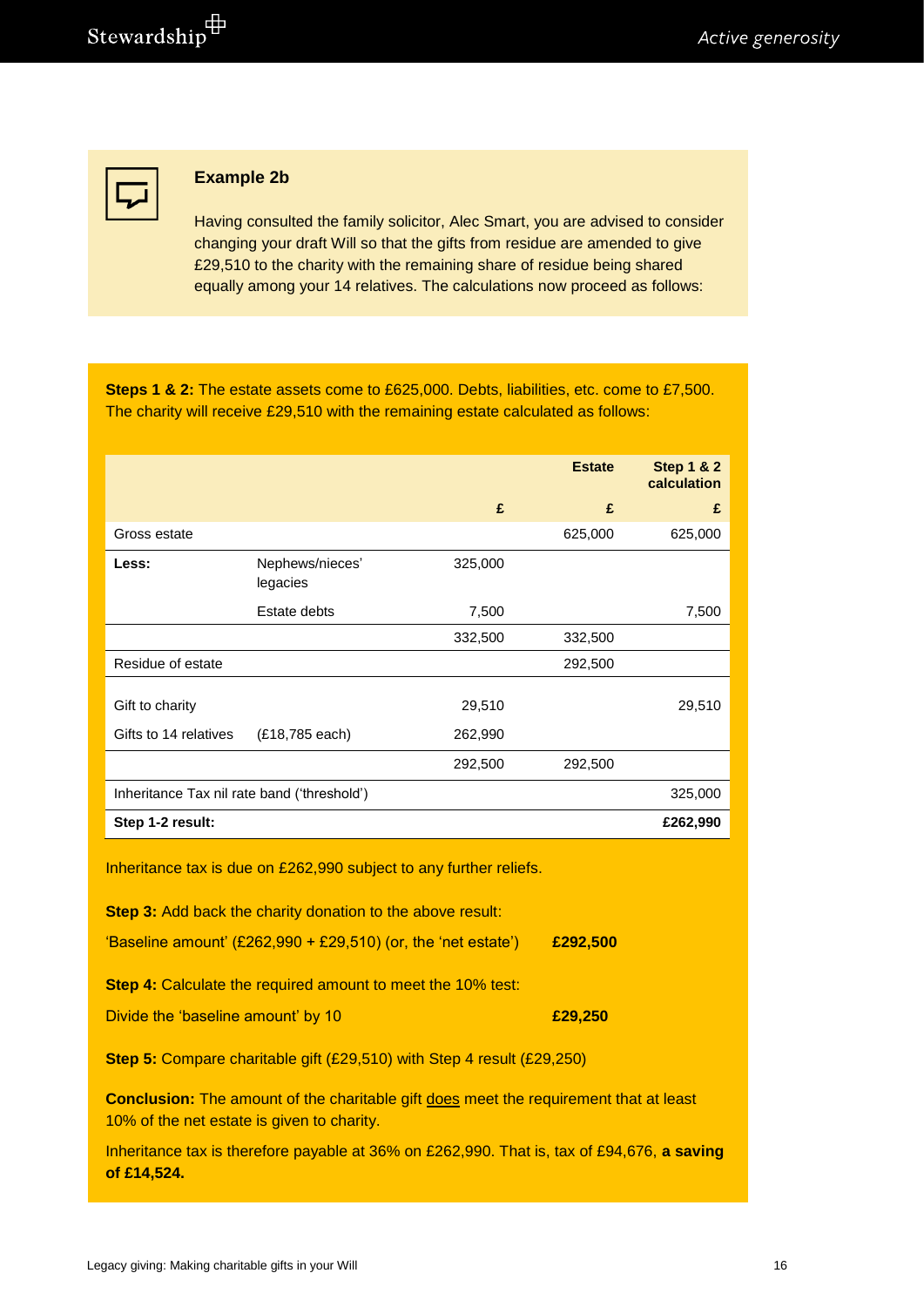So, by giving an additional £10,010 to charity, a tax saving of £14,524 has been achieved.

Of course, the result is particularly advantageous if the amount initially intended to be given to charity is just below 10%. By giving a small additional amount to charity, a 10% reduction in the inheritance tax rate can be achieved. Depending on the value of the remaining 90% of the estate, a healthy tax saving may be achievable.

## <span id="page-16-0"></span>5.4 Tax planning – using a Deed of Variation

It is not uncommon, especially amongst Christian families, for the deceased's Will to be legally varied after their death, using a 'Deed of Variation'. This works to effectively re-write the Will of the deceased for Inheritance Tax purposes as if they themselves had varied their Will prior to their death. A Deed of Variation may be used in order to 'tithe' one of more of the beneficiary's entitlements to charity, to bring the taxable part of the estate down in value to within the £325,000 Inheritance Tax threshold (or, nil rate band), to enable the estate to benefit from the reduced 36% rate of Inheritance Tax outlined above, or for other reasons.

For example, if a person had died with a Will which mirrored the facts in example 2a above and, if all the 14 relatives are in agreement, they can use a Deed of Variation, post death, to both increase the legacy received by the charity and to increase their 'after tax' legacy receipts. If the Variation reduces their own legacies by £715 each, with a corresponding increase in the legacy to the charity of £10,010 in total (£715 x 14), as per example 2b, the result will be an Inheritance Tax saving of £14,524. However, parties to the Deed should be clear on the impact of the variation on their individual legacies, which will depend on how the tax saving is shared between the specific legacies and the residuary beneficiaries. This will depend on the wording both of the Will and of the Deed. It should not be assumed that all beneficiaries will be better off as a result of the variation. We would always recommend that you instruct an appropriate professional advisor to prepare your Deed and explain its consequences to you.

Of course, it may be tricky getting 14 people all to agree! This is not a problem if at least some of the non-charity beneficiaries are prepared to give up part of their legacy using a Deed of Variation. For example, even if just two of the 14 relatives wanted to give another £5,005 to the charity out of their legacy share, the charitable gift from the estate still totals £10,010 as before, with the same result in terms of a tax saving to the estate. This does however, add a little complication. Subject to the precise wording of the original Will and the Deed itself, the total tax saving of £14,525 may well be shared by all beneficiaries rather than just the two entering into the Deed of Variation! So, some forethought, with the help of a solicitor, would be wise.

But the underlying message is that Deeds of Variation can be used very effectively in family situations to improve both the inheritance tax position, and the amount going to charity as a result.

Where the deceased left no Will or the Will does not cover all of the deceased's assets (an 'intestate estate') the intestacy rules determine who will inherit the estate and to what extent. A Deed of Variation can also be used in these circumstances so that the distribution of the intestate estate can be rearranged.

It's usually best to have a Deed of Variation prepared by your solicitor. The document must:

Be made in writing within two years of the deceased's death;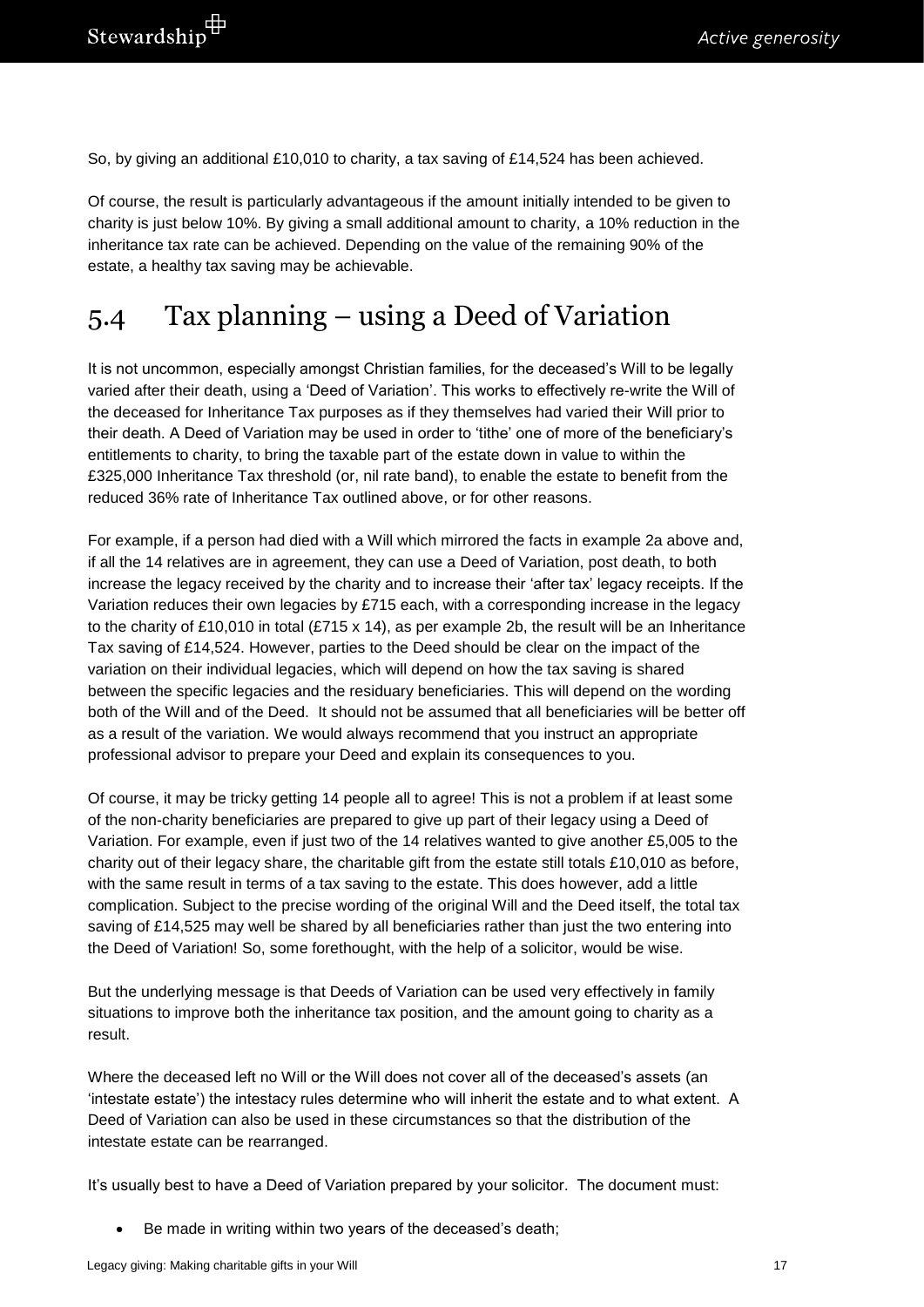- Be signed by all the beneficiaries who are giving up some or all of their entitlement under the Will - if these beneficiaries are children or lack mental capacity, you may need Court approval;
- Be signed by the Executors or administrators of the Will where the variation increases the Inheritance Tax payable (for example, the family wish to provide some legacy funds for a child in preference to a spouse).
- Clearly identify the part(s) of the estate that are being varied, and say who is to benefit from the variation; and
- Contain a statement that it is intended to take effect for Inheritance Tax and/or Capital Gains Tax purposes, along with the appropriate statutory references.

If the Deed of Variation creates or increases a charitable legacy, it will not be effective for Inheritance Tax purposes unless the Executors can show HMRC that the recipient charity or charities have been notified of the existence of the Deed. You should contact the legacy team at the recipient charity and request an acknowledgement for this purpose.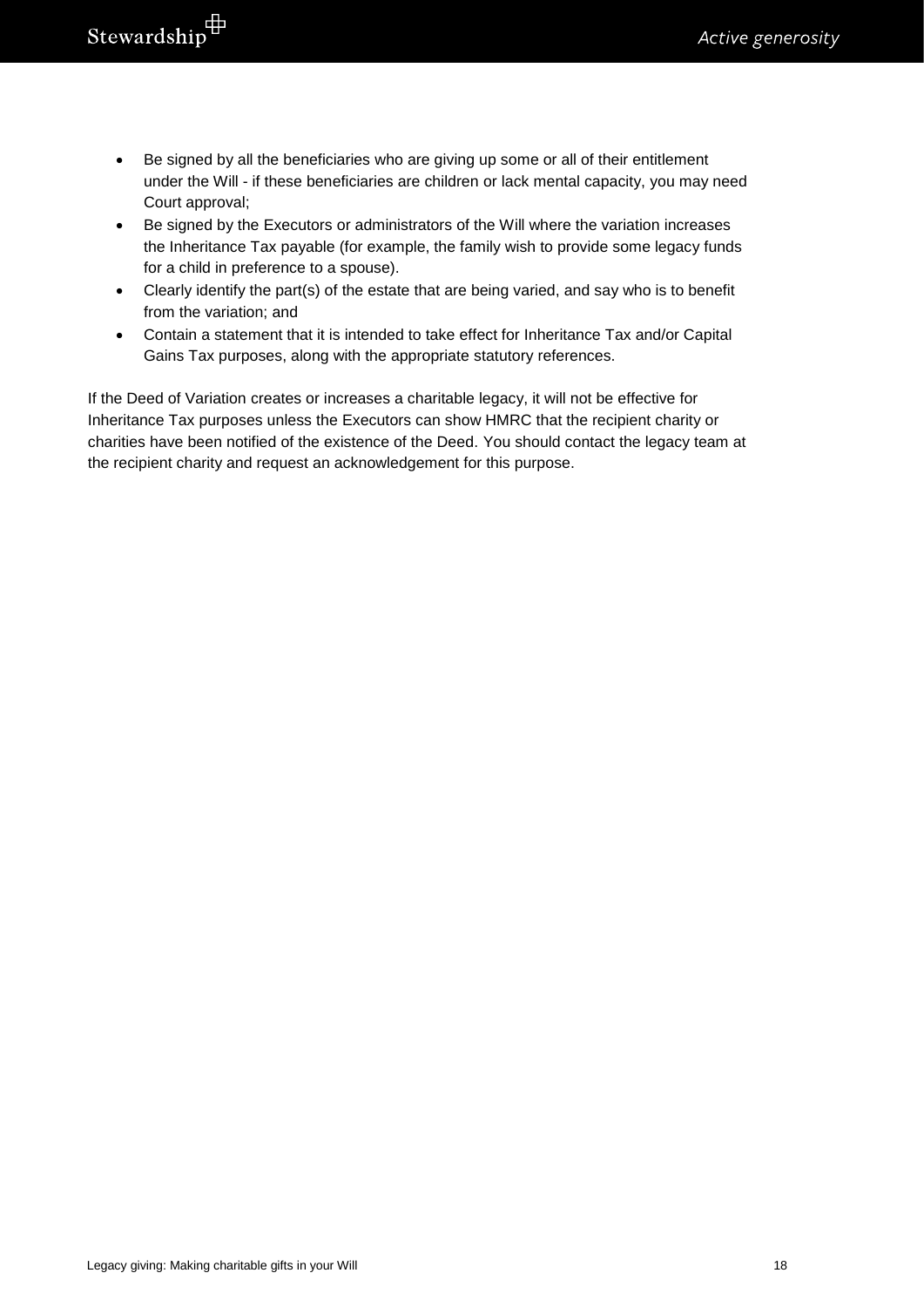## <span id="page-18-0"></span>Leaving your legacy to Stewardship

## <span id="page-18-1"></span>6.1 Why leave a legacy to Stewardship?

Stewardship can make it easy for you to remember charities in your Will. Your Will can include just one gift to Stewardship, rather than separate gifts to different charities. You can then complete an 'Expression of Wishes' to let us know about your legacy and tell us how you would like it to be used.

Leaving a legacy to Stewardship offers flexibility, as you can make changes to your Expression of Wishes at any time without the trouble and expense of amending your Will. It also offers discretion: your Will becomes a public document after your death, whereas your Expression of Wishes remains private and could even request that any donations from your legacy are made anonymously.

As Stewardship is a registered charity, your estate will benefit from the inheritance tax charities exemption and potentially also from the reduced rate of inheritance tax outlined above.

## <span id="page-18-2"></span>6.2 How to leave a legacy to Stewardship

Ask your solicitor or Will writer to add a gift to Stewardship in your Will. This could be a proportion, a fixed amount or the residue of your estate. The following text is an appropriate form of wording:

'I give to Stewardship Services (UKET) Limited (also operating as Stewardship), of 1 Lamb's Passage, London EC1Y 8AB (registered office), a registered charity number 234714 and a company registered in England number 90305, [insert amount of gift or proportion here].'

Please also let us know how you would like your legacy to be used, you can complete an online Expression of Wishes here: **[www.stewardship.org.uk/expression-wishes/forms](http://www.stewardship.org.uk/expression-wishes/forms)**.

It is important that you do not refer to your Expression of Wishes in your Will, so that the gift to Stewardship is effective for Inheritance Tax purposes and so that you retain full flexibility to amend your Expression of Wishes whenever and however you want.

In your Expression of Wishes, you can:

- Ask us to distribute your legacy gift to your favourite causes (immediately or over a period of time);
- Appoint a friend or family member as your successor to request donations from your legacy fund to causes nominated by them; or
- Entrust your legacy to Stewardship to distribute at our discretion.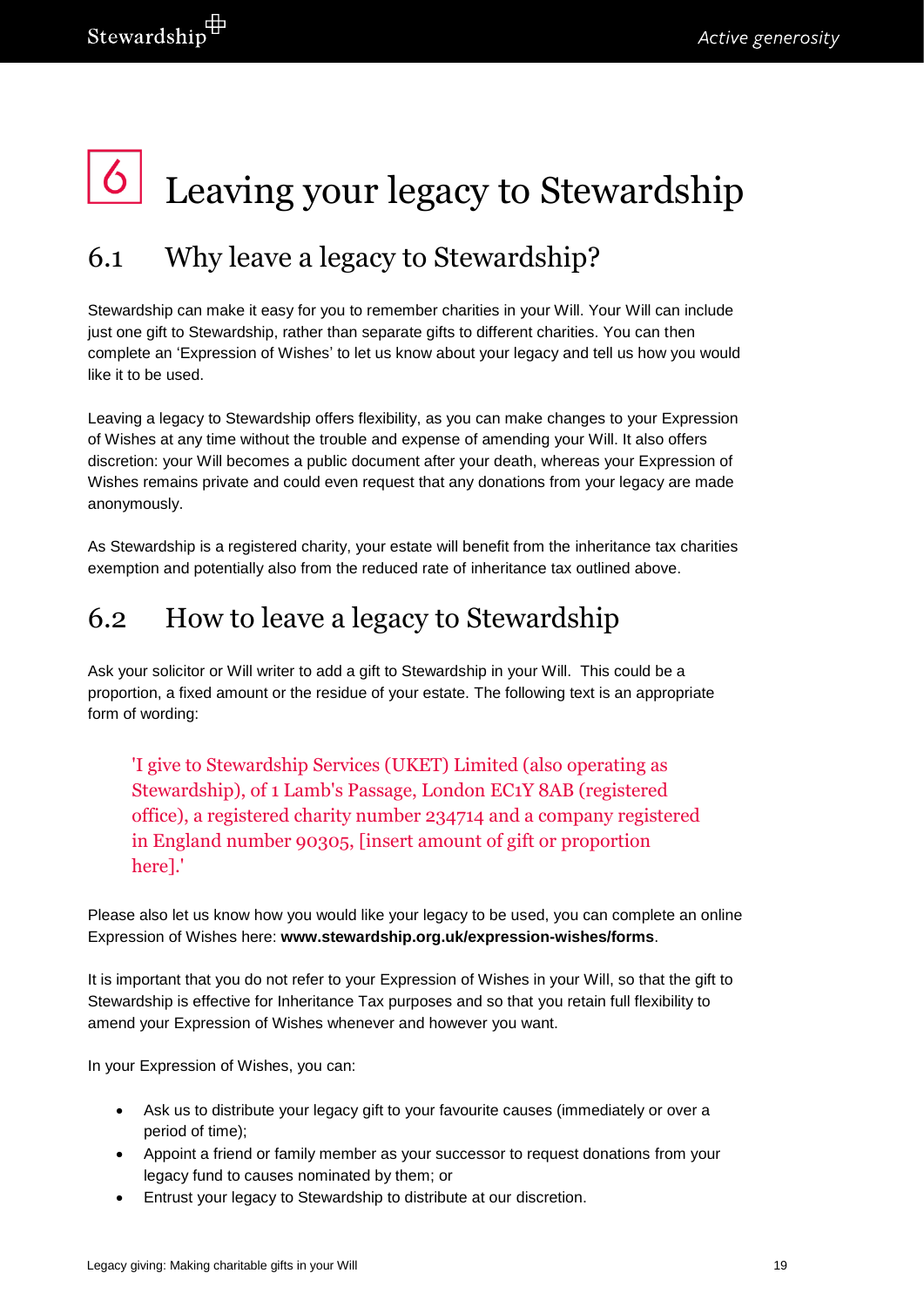Your Expression of Wishes can also cover any gift from your pension or life assurance scheme, as well as the remaining balance of any Stewardship Giving Account, Donor Advised Fund or Philanthropy Fund you have set up during your lifetime.

## <span id="page-19-0"></span>6.3 Making a gift into a Stewardship account using a Deed of Variation

In the period immediately following the death of a loved one, selecting charitable beneficiaries for a Deed of Variation is not necessarily a high priority in the minds of the family members left behind. Family members may have different views on which charities should be chosen, or may wish to keep their own charitable giving private from their relatives.

For this reason, a family might consider using a Deed of Variation in order to redirect the amount given up by each family member into their own Stewardship Giving Account. The Inheritance Tax relief is secured immediately, because the gift from the estate is to Stewardship, itself a qualifying charity. But each family member can then take as much time as they need before deciding which charity or charitable causes they would like to support from their own Stewardship Giving Account.

In order to accept a gift under a Deed of Variation, we will need to see copies of the original Will and the Variation. We will provide the acknowledgement the Executors need in order to claim the Inheritance Tax exemption from HMRC.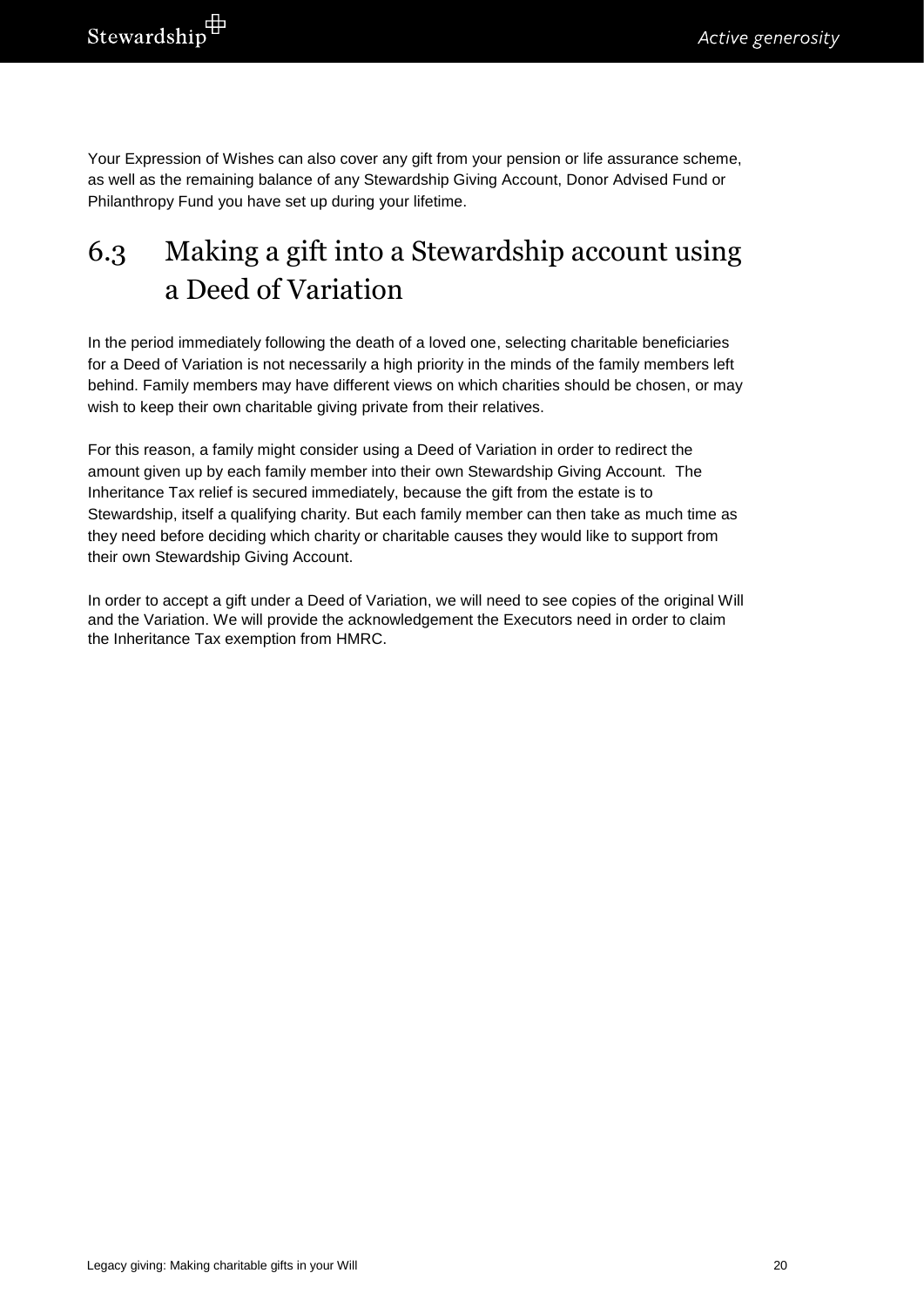<span id="page-20-0"></span>

#### **For help with leaving a legacy to Stewardship:**

#### **Stewardship** [www.stewardship.org.uk/legacy-and-estate-giving](http://www.stewardship.org.uk/legacy-and-estate-giving) Contact our Philanthropy Services Team on philanthropy@stewardship.org.uk or **020 418 8896**

#### **Further information about making a Will can be obtained from:**

**Citizens' Advice Bureau** [www.citizensadvice.org.uk/family/death-and-wills/wills](http://www.citizensadvice.org.uk/family/death-and-wills/wills)

**Age Concern** [www.ageuk.org.uk/information-advice/money-legal/legal-issues/making-a-will/](http://www.ageuk.org.uk/information-advice/money-legal/legal-issues/making-a-will/)

**Gov.UK website** [www.gov.uk/make-will](https://www.gov.uk/make-will)

#### **For more information on Inheritance Tax:**

#### **HMRC**

[www.gov.uk/inheritance-tax](http://www.gov.uk/inheritance-tax)